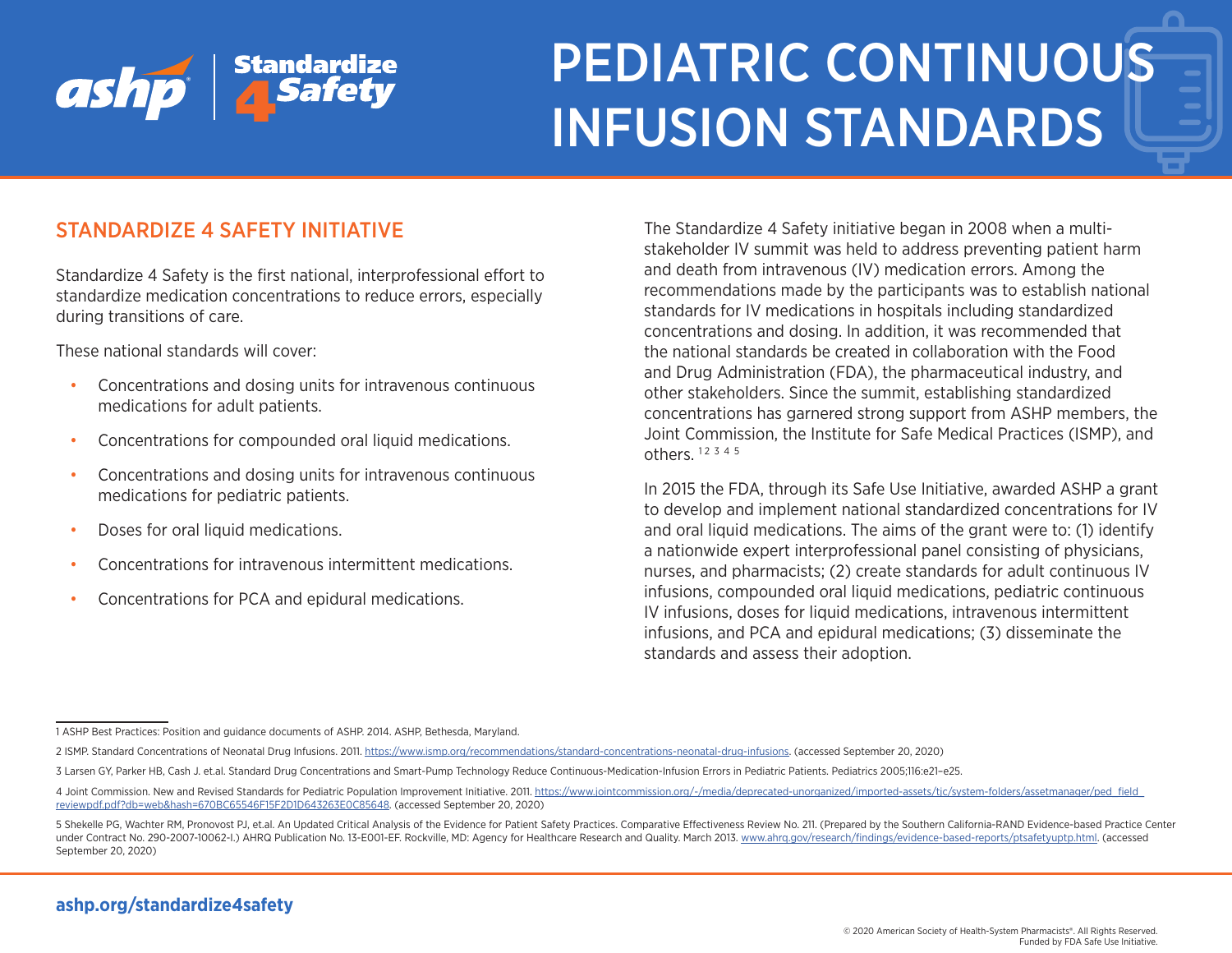#### WHY STANDARDIZE

*To Err is Human* was published in 1999 and highlighted the harm to patients from healthcare error. In that report, medication errors were stated to be responsible for one of 131 outpatient and one of 854 inpatient deaths.<sup>6</sup> Healthcare continues to struggle to eliminate harm to patients. A systematic review and meta-analysis in 2019 estimated one in 20 patients are exposed to preventable medical harm with the highest incidence of events due to medications. Compounded medications,<sup>7</sup> especially those given intravenously, are known to be high risk for error due to added complexity and multiple steps required for determining dosing when ordering, concentrations for preparation, and rates of infusion for administering.<sup>89</sup> Using standardization as a quality improvement tool decreases variation, improves safety, and is the foundation for using clinical pathways and evidence-based guidelines. Standardization allows providers to manage excessive and unintended variation as they customize care for patients.<sup>10</sup>

## PRINCIPLES FOR PEDIATRIC CONTINUOUS INFUSION STANDARDS



<sup>6</sup> Kohn LT, Corrigan J, Donaldson Molla S, eds; Institute of Medicine Committee on Quality of Health Care in America. To Err is Human: Building a Safer Health System. Washington, DC: National Academy Press; 2000.

<sup>7</sup> Panagioti, M, Khan K, Keers RN, et.al. Prevalence, severity, and nature of preventable patient harm across medical care settings: systematic review and meta-analysis. BMJ 2019;366:l4185 | doi: 10.1136/bmj.l4185.

<sup>8</sup> Hedlund N, Beer I, Hoppe-Tichy T, Trbovich P. Systematic evidence review of rates and burden of harm of intravenous admixture drug preparation errors in healthcare settings. BMJ Open. 2017; 7(12): e015912.

<sup>9</sup> Sutherland A, Canobbio M, Clarke J, et.al. Incidence and prevalence of intravenous medication errors in the UK: a systematic review. Eur J Hosp Pharm. 2020 Jan; 27(1): 3–8.

<sup>10</sup> Lloyd R. Does Standardization Mean the End of Autonomy? Institute for Healthcare Improvement. [http://www.ihi.org/communities/blogs/does-standardization-mean-the-end-of-autonomy.](http://www.ihi.org/communities/blogs/does-standardization-mean-the-end-of-autonomy) (accessed September 15, 2020.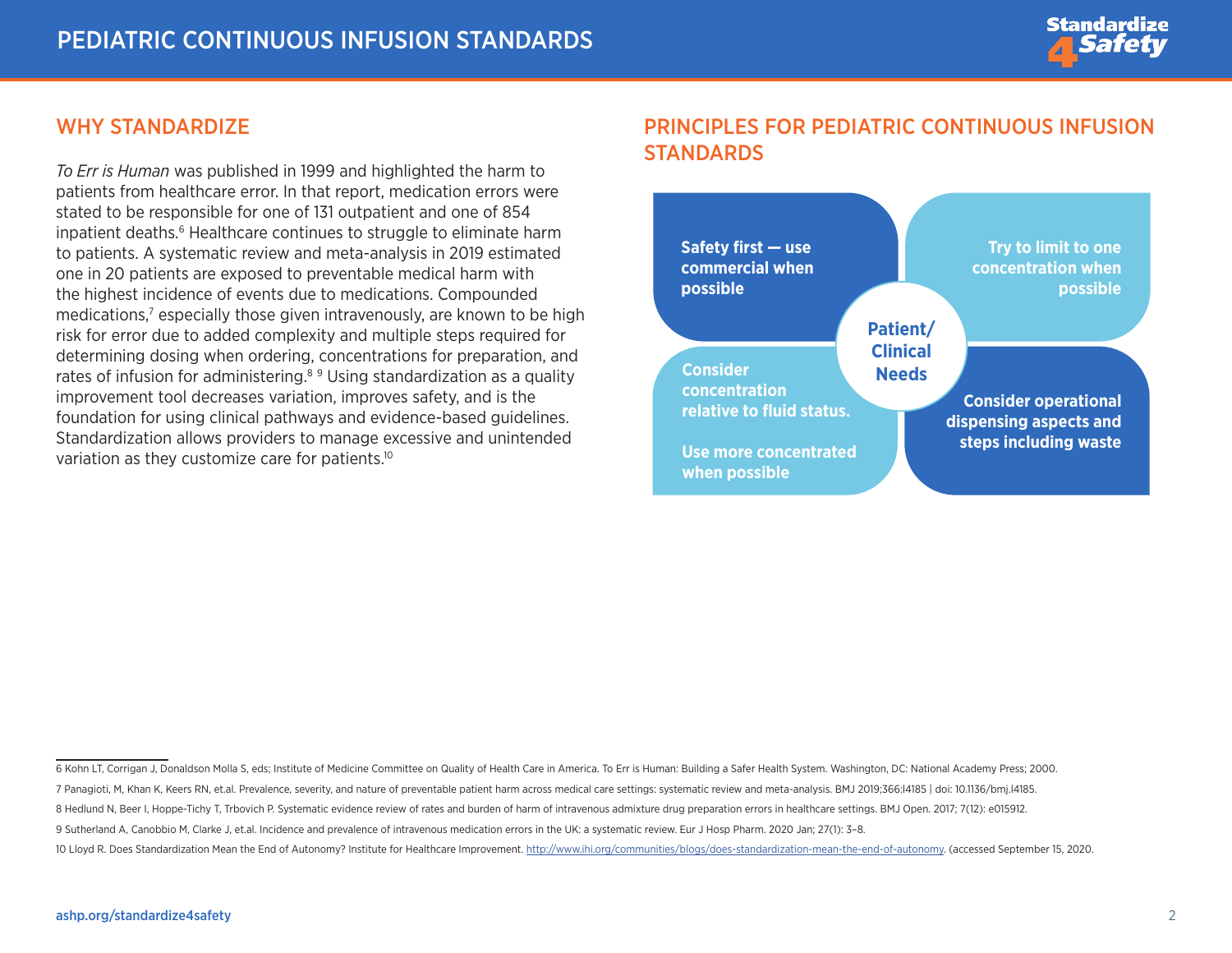

## HOW THE NATIONAL MEDICATION CONCENTRATION STANDARDS WERE **DEVELOPED**

A comprehensive environmental scan was conducted to identify the appropriate medications to be addressed in the respective standard concentrations. A multi-disciplinary expert panel was convened for each standard concentration category. Members were selected based on their expertise in the subject matter and identified with assistance from organizations such as The American Society of Anesthesiologists, Society of Critical Care Medicine, and American Association of Critical-Care Nurses. Each expert panel was charged to establish standard principles to guide their decisions in creating the respective standard concentration recommendations. Once a draft of standards was established, it was released for public comment and review by ASHP staff and ISMP. The expert panel subsequently met to address all comments and generate the National Medication Concentration Standards.

#### PRINCIPLES FOR EXPERT PANEL DELIBERATIONS



**Use more concentrated when possible**

**Limit to one concentration when possible**

**FDA-approved commercial products** 

**Patient clinical needs**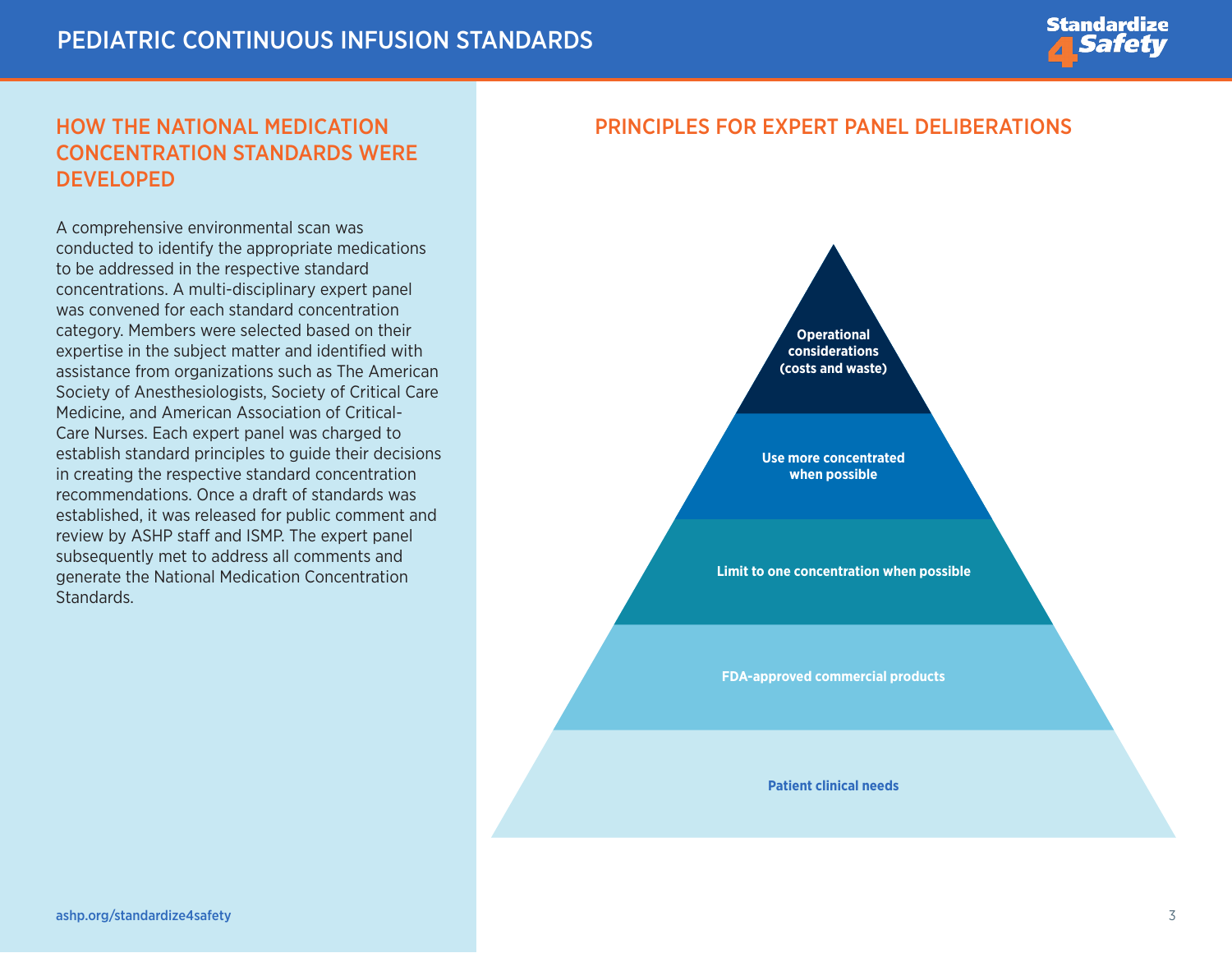

#### EXPERT PANEL

#### **PHYSICIANS**

**Mitchell Goldstein**  Loma Linda University Health

**Randi Trope**  Cohen Children's Northwell Health

**Vinay Vaidya**  Phoenix Children's Hospital

#### NURSES

**Wendy Cross**  American Association of Critical-Care Nurses

**Rebecca Isbell** 

**Rachel Joseph** 

**Kimberly Whalen**  Massachusetts General Hospital

**Lori Williams**  University of Wisconsin Health

#### **PHARMACISTS**

**Jared Cash**  Primary Children's Hospital

**Regine Cauthers White**  Wolters Kluwer

**Brandon Clubb**  Riley Hospital for Children

**Kim Jeong-eun**  New York Presbyterian Hospital

**Jake Luke**  Primary Children's Hospital

**Rachel Meyers**  Rutgers

**Shelly Morvay**  Nationwide Children's Hospital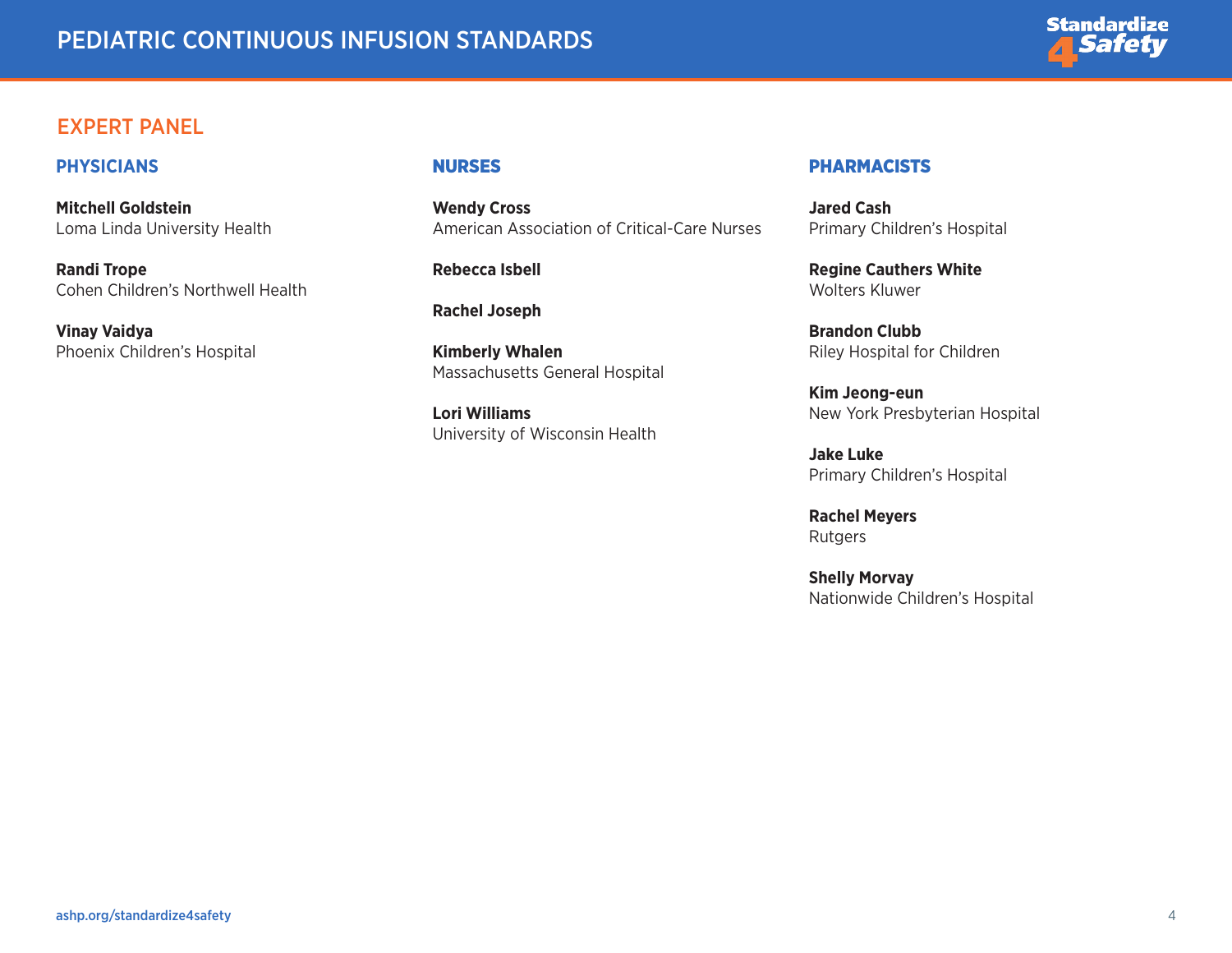

#### **DISCLAIMERS**

- Suggested concentrations may differ from the package insert (PI) information for a drug. This is due to clinical needs that may have transpired postmarket. When this is the case, studies are available to support the use of a concentration different than what the parent company originally pursued through the new drug application (NDA) process.
- Please use the utmost caution when using a concentration different than the PI, especially if rate information is used from the PI.
- Dosing units were derived from PI information, commonly used drug-reference guides, and clinical practice guidelines.
- Of special note, the expert panel is recommending that weight-based dosing be used for vasopressors (i.e., per kg, per minute), which may differ from institution specific guidelines. We strongly encourage that drug libraries and electronic health records (EHRs), including the electronic medication administration record, make distinct differences for weight-based vs. non-weight-based dosing so nurses can easily distinguish what pump programming is needed.
- These concentrations are guidelines only and are not mandatory. It is our hope that organizations will voluntarily adopt these concentrations and join a national movement to use standardization across the care continuum as an error-prevention strategy for patient safety.
- The information contained in this table is subject to the professional judgment and interpretation of the practitioner. ASHP has made reasonable efforts to ensure the accuracy and appropriateness of the information presented. However, any reader of this information is advised that ASHP is not responsible for the continued currency of the information, for any errors or omissions, and/or for any consequences arising from the use of the information in the self-assessment tool. Any user of the table is cautioned that ASHP makes no representation, guarantee, or warranty, express or implied, as to the accuracy and appropriateness of the information contained in it, and will bear no responsibility or liability for the results or consequences of its use.

## CONSIDERATIONS IN USING THE PEDIATRIC CONTINUOUS INFUSION STANDARDS

The 80/20 rule was applied by the expert panel to determine recommended standard concentrations. The concentrations listed reflect those applicable to most patient care circumstances. The panel recognizes situations occur where the most appropriate concentration for a patient may not be the recommended standard.

Whenever possible one standard infusion concentration is the recommendation. When more than one standard concentration was recommended it was to accommodate patient care needs for extremely small neonates, fluid restrictions, differences required for peripheral versus central lines, to simplify calculations and accommodate limitations of pump infusion rates.

Medications with more than one recommended concentration are listed from lowest to highest concentration, with the numbering corresponding to the respective stability reference(s).

The concept of bracketing was employed for references for stability. For more information review: [https://www.](https://www.fda.gov/regulatory-information/search-fda-guidance-documents/q1d-bracketing-and-matrixing-designs-stability-testing-new-drug-substances-and-products) [fda.gov/regulatory-information/search-fda-guidance](https://www.fda.gov/regulatory-information/search-fda-guidance-documents/q1d-bracketing-and-matrixing-designs-stability-testing-new-drug-substances-and-products)[documents/q1d-bracketing-and-matrixing-designs](https://www.fda.gov/regulatory-information/search-fda-guidance-documents/q1d-bracketing-and-matrixing-designs-stability-testing-new-drug-substances-and-products)[stability-testing-new-drug-substances-and-products.](https://www.fda.gov/regulatory-information/search-fda-guidance-documents/q1d-bracketing-and-matrixing-designs-stability-testing-new-drug-substances-and-products)

The Pediatric Continuous Infusion Standards are intended for children less than 50 kg.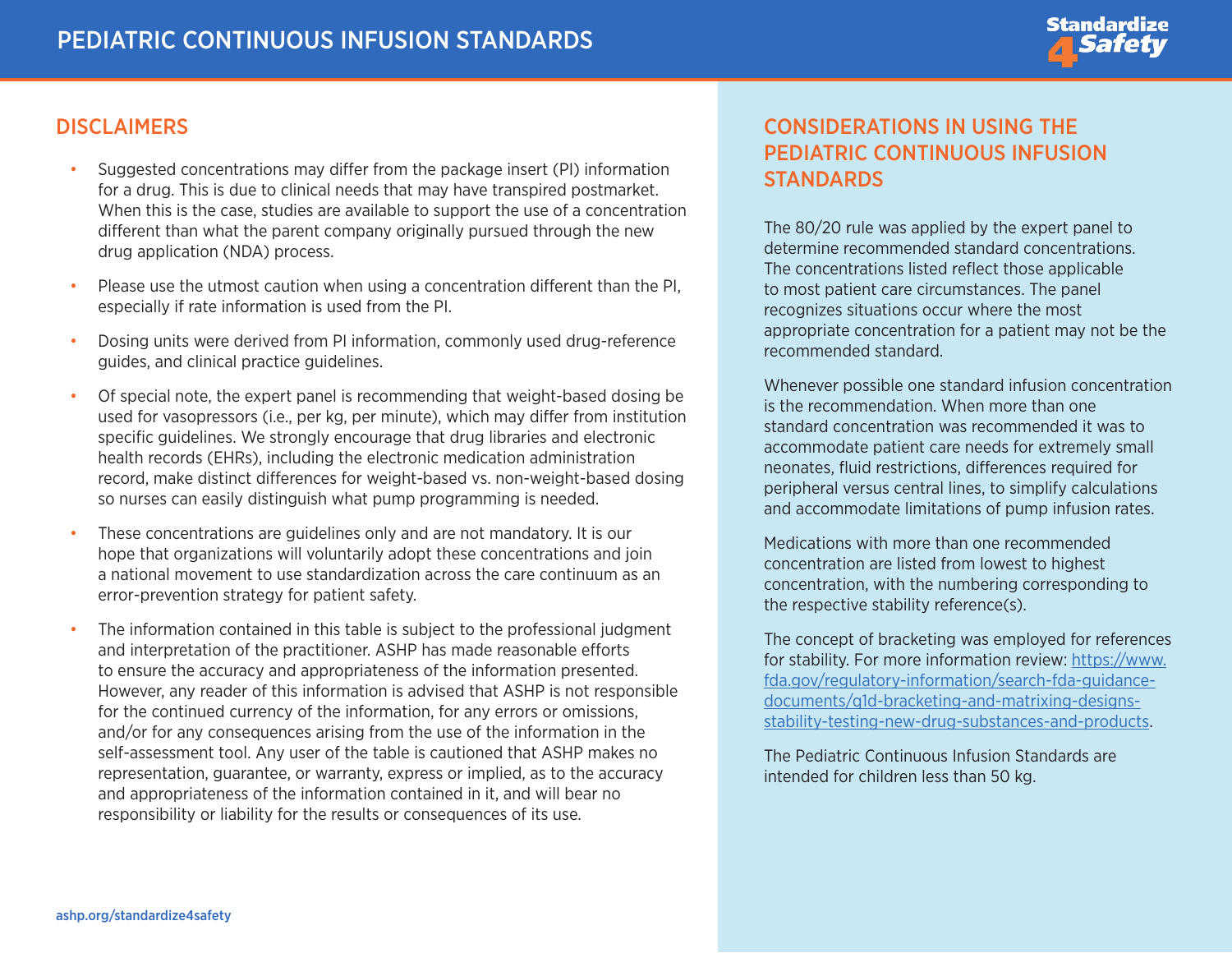

| <b>Drug</b> | <b>Concentration</b><br><b>Standards</b> | <b>Dosing</b><br>units | <b>Commercially</b><br>available | <b>Concentration vs.</b><br>unit mismatch | <b>References</b>                                                                                                                                                                                                                                                                                                                                                                                                                                                                                                                                                                |
|-------------|------------------------------------------|------------------------|----------------------------------|-------------------------------------------|----------------------------------------------------------------------------------------------------------------------------------------------------------------------------------------------------------------------------------------------------------------------------------------------------------------------------------------------------------------------------------------------------------------------------------------------------------------------------------------------------------------------------------------------------------------------------------|
| Alprostadil | 5 mcg/mL<br>1.<br>10 mcg/mL<br>2.        | mcg/kg/min             | <b>No</b>                        | Possibly<br>depending on vial             | Pharmacia & Upjohn Company. Prostin VR<br>Pediatric <sup>®</sup> (alprostadil sterile solution) injection<br>prescribing information. Kalamazoo, MI; 2013<br>April. AHFS<br>Pharmacia & Upjohn Company. Prostin VR<br>2.<br>Pediatric <sup>®</sup> (alprostadil sterile solution) injection<br>prescribing information. Kalamazoo, MI; 2013<br>April. AHFS                                                                                                                                                                                                                       |
| Alteplase   | 1 mg/mL                                  | mg/kg/hour             | <b>No</b>                        | <b>No</b>                                 | 1a. Frazen BS, Maximal Dilution of Activase. Am J<br>Hosp Pharm, 1990; 47:2016.<br>1b. Product Information: Activase(R) intravenous<br>injection, alteplase intravenous injection.<br>Genentech, Inc.(per Manufacturer), South San<br>Francisco, CA, 2015- Micromedix                                                                                                                                                                                                                                                                                                            |
| Amiodarone  | $1.8$ mg/mL<br>1.<br>3.6 mg/mL<br>2.     | mcg/kg/<br>$min*$      | Yes - 1.8 mg/<br>mL              | Yes                                       | 1a. Campbell S, Nolan PE, Bliss M et al. Stability of<br>amiodarone hydrochloride in admixtures with<br>other injectable drugs. Am J Hosp Pharm. 1986;<br>43:917-21.<br>1b. Product Information: amiodarone HCI<br>intravenous injection, amiodarone HCI<br>intravenous injection. Teva Canada Limited (per<br>Health Canada), Toronto, ON, Canada, 2016. -<br>Micromedix<br>2.<br>Product Information: amiodarone HCI<br>intravenous injection, amiodarone HCI<br>intravenous injection. Teva Canada Limited (per<br>Health Canada), Toronto, ON, Canada, 2016. -<br>Micromedix |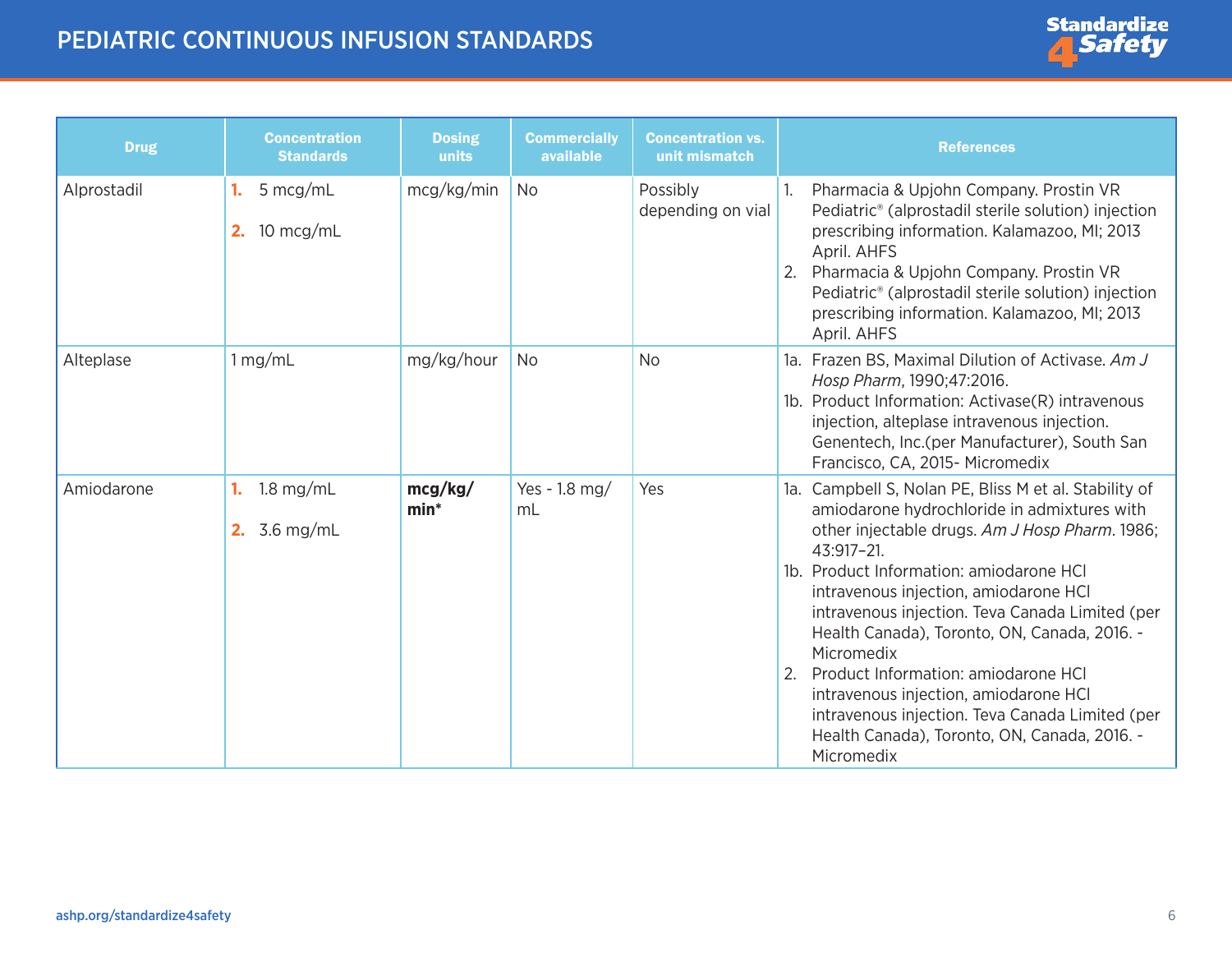

| <b>Drug</b>       | <b>Concentration</b><br><b>Standards</b>                    | <b>Dosing</b><br>units | <b>Commercially</b><br>available                        | <b>Concentration vs.</b><br>unit mismatch                               | <b>References</b>                                                                                                                                                                                                                                                                                                                         |
|-------------------|-------------------------------------------------------------|------------------------|---------------------------------------------------------|-------------------------------------------------------------------------|-------------------------------------------------------------------------------------------------------------------------------------------------------------------------------------------------------------------------------------------------------------------------------------------------------------------------------------------|
| Argatroban        | 1 mg/mL                                                     | mcg/kg/<br>$min*$      | Yes                                                     | Yes                                                                     | 1a. Product Information: argatroban injection,<br>argatroban injection. GlaxoSmithKline, Research<br>Triangle Park, NC, 2009.<br>1b. Product Information: argatroban IV injection<br>aqueous solution, argatroban IV injection<br>aqueous solution. The Medicines Company (per<br>DailyMed), Parsippany, NJ, 2011.                        |
| Bumetanide        | $0.04$ mg/mL<br>1.<br>$0.25$ mg/mL<br>2.                    | mcg/kg/<br>hour*       | Yes - 0.25 mg/<br>mL undiluted<br>drug from the<br>vial | Yes                                                                     | Cornish LA, Montgomery PA, Johnson CE.<br>Stability of Bemetanide in 5% dextrose injection.<br>AJHP 1997;54:422-3<br>Roche Laboratories. Bumex <sup>®</sup> (bumetanide)<br>2.<br>tablets and injection prescribing information.<br>Nutley, NJ; 1999 Feb.                                                                                 |
| Cisatracurium     | $2$ mg/mL                                                   | mg/kg/hour             | Yes, undiluted<br>from the 2<br>mg/mL vial              | Yes                                                                     | Abbvie. Nimbex <sup>®</sup> (cisatracurium besylate)<br>injection prescribing information. North Chicago,<br>IL; 2016 Dec.                                                                                                                                                                                                                |
| Dexmedetomidine   | 4 mcg/mL                                                    | mcg/kg/<br>hour        | Yes                                                     |                                                                         | Hospira. Precedex <sup>®</sup> (dexmedetomidine) injection<br>prescribing information. Lake Forest, IL; 2016<br>Apr.                                                                                                                                                                                                                      |
| <b>DOBUTamine</b> | 1000 mcg/mL<br>1.<br>2000 mcg/mL<br>2.<br>3.<br>4000 mcg/mL | mcg/kg/min             | Yes                                                     | Possibly,<br>depending on<br>pharmacy or<br>outsourcing<br>facility lab | Hospira. Dobutamine in 5% dextrose injection<br>prescribing information. Lake Forest, IL; 2006<br>June.<br>Hospira. Dobutamine in 5% dextrose injection<br>2.<br>prescribing information. Lake Forest, IL; 2006<br>June.<br>Hospira. Dobutamine in 5% dextrose injection<br>3.<br>prescribing information. Lake Forest, IL; 2006<br>June. |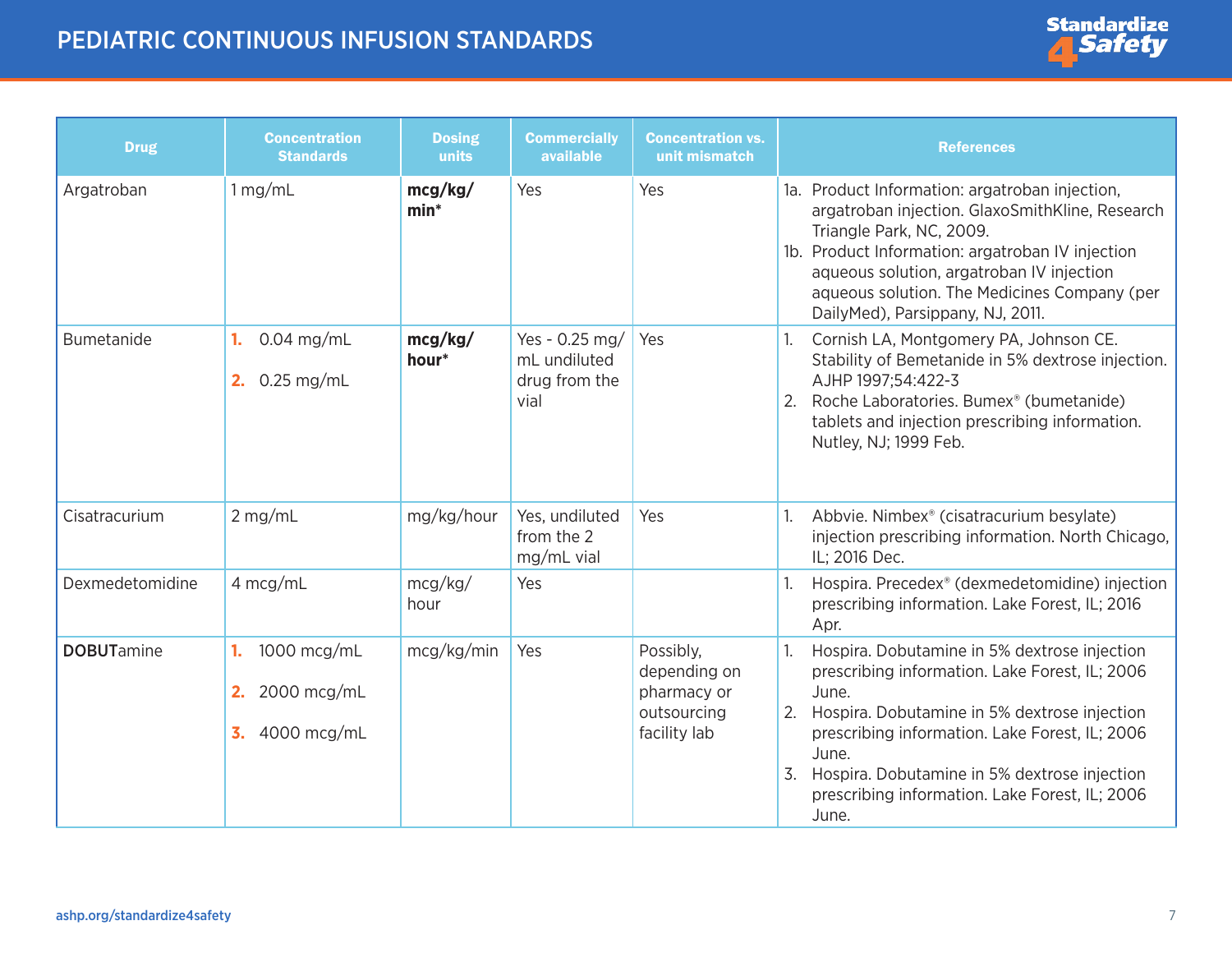<span id="page-7-0"></span>

| <b>Drug</b>                     | <b>Concentration</b><br><b>Standards</b>                   | <b>Dosing</b><br>units | <b>Commercially</b><br>available | <b>Concentration vs.</b><br>unit mismatch                                 | <b>References</b>                                                                                                                                                                                                                                                                                                                                                                                                                                                                                                                                                                                                                                                                                                                                           |
|---------------------------------|------------------------------------------------------------|------------------------|----------------------------------|---------------------------------------------------------------------------|-------------------------------------------------------------------------------------------------------------------------------------------------------------------------------------------------------------------------------------------------------------------------------------------------------------------------------------------------------------------------------------------------------------------------------------------------------------------------------------------------------------------------------------------------------------------------------------------------------------------------------------------------------------------------------------------------------------------------------------------------------------|
| <b>DOPamine</b>                 | 800 mcg/mL<br>1.<br>1600 mcg/mL<br>2.<br>3200 mcg/mL<br>3. | mcg/kg/min             | Yes                              | Possibly,<br>depending on<br>pharmacy or<br>outsourcing<br>facility label | Hospira. Dopamine hydrochloride and 5%<br>dextrose injection prescribing information. Lake<br>Forest, IL; 2014 May.<br>Hospira. Dopamine hydrochloride and 5%<br>2.<br>dextrose injection prescribing information. Lake<br>Forest, IL; 2014 May.<br>Hospira. Dopamine hydrochloride and 5%<br>3.<br>dextrose injection prescribing information. Lake<br>Forest, IL; 2014 May.                                                                                                                                                                                                                                                                                                                                                                               |
| <b>EPINEPHrine</b> <sup>1</sup> | $1:20$ mcg/mL<br>$2:40$ mcg/mL                             | mcg/kg/min             | No                               | Possibly,<br>depending on<br>pharmacy or<br>outsourcing<br>facility label | 1a. Allwood MD. The stability of four<br>catecholamines in 5% glucose infusions. J Clin<br>Pharm Ther. 1991:16:337-40.<br>1b. VanMatre ET, Ho KC, Lyda C, et.al. Extended<br>Stability of Epinephrine Hydrochloride Injection<br>in Polyvinyl Chloride Bags Stared in Amber<br>Ultraviolet Light-Blocking Bags. Hospital<br>Pharmacy. 2017;52:570-573.<br>2a. Carr RR, Decarie D, EnsomMHH. Stability of<br>Epinephrine at Standard Concentrations. Can J<br>Hosp Pharm. 2014;67:197-202.<br>2b. Peddicord TE, Olsen KM, ZumBrunnen TL,<br>et.al. Stability of high-concentration dopamine<br>hydrochloride, norepinephrine bitartrate,<br>epinephrine hydrochloride and nitroglycerin<br>5% dextrose injetion. Am J Health-Syst Pharm.<br>1997;54:1417-19. |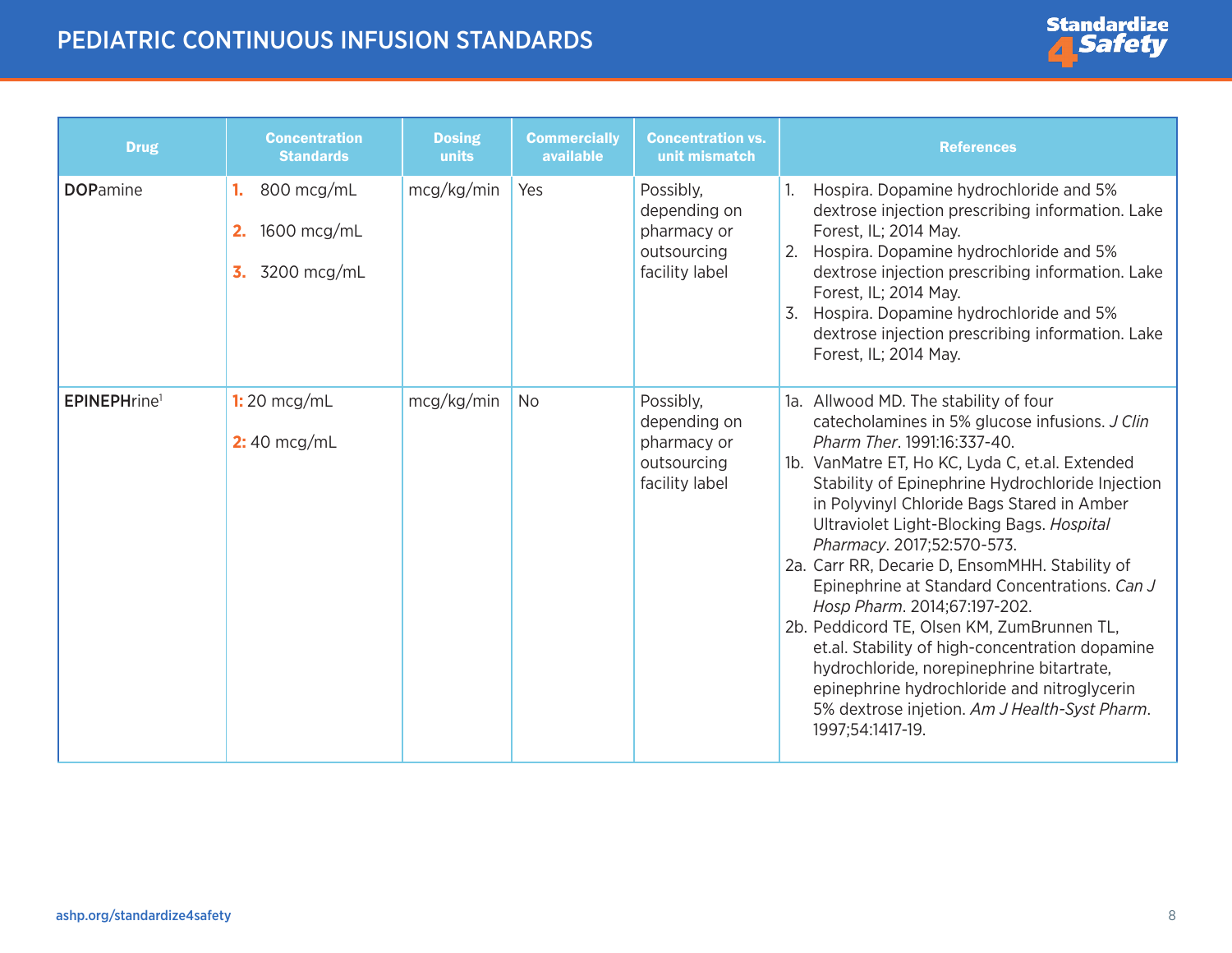| <b>Drug</b> | <b>Concentration</b><br><b>Standards</b> | <b>Dosing</b><br>units | <b>Commercially</b><br>available               | <b>Concentration vs.</b><br>unit mismatch                                | <b>References</b>                                                                                                                                                                                                                                                                                                                                                                                                                                       |
|-------------|------------------------------------------|------------------------|------------------------------------------------|--------------------------------------------------------------------------|---------------------------------------------------------------------------------------------------------------------------------------------------------------------------------------------------------------------------------------------------------------------------------------------------------------------------------------------------------------------------------------------------------------------------------------------------------|
| Esmolol     | $10$ mg/mL<br>1.<br>$20$ mg/mL<br>2.     | mcg/kg/<br>$min*$      | Yes                                            | Yes                                                                      | Baxter. Brevibloc <sup>®</sup> injection (esmolol<br>hydrochloride) prescribing information. (dated<br>1998 Jun). In: Physicians' desk reference. 54th<br>ed. Montvale NJ: Medical Economics Company<br>Inc; 2000:655-7.<br>2. Baxter. Brevibloc <sup>®</sup> injection (esmolol<br>hydrochloride) prescribing information. (dated<br>1998 Jun). In: Physicians' desk reference. 54th<br>ed. Montvale NJ: Medical Economics Company<br>Inc; 2000:655-7. |
| FentaNYL    | 10 mcg/mL<br>1.<br>50 mcg/mL<br>2.       | mcg/kg/<br>hour        | Yes, as<br>undiluted from<br>50 mcg/mL<br>vial | Possibly<br>depending on<br>pharmacy or<br>oursourcing<br>facility label | Extedned Stability for Parenteral Drugs 6th<br>Edition, 2017. Ed. Bing, CD et. al. ASHP, 4500<br>East-West Highway, Suite 900, Bethesda, MD<br>20814<br>Hospira, INC. Fentanyl Citrate injection, solution.<br>2.<br>prescribing information. Lake Forest, IL; 2019,<br>December.                                                                                                                                                                       |
| Furosemide  | $2$ mg/mL<br>1.<br>2. 10 mg/mL           | mg/kg/hour             | Yes, as<br>undiluted from<br>10 mg/mL vial     | <b>No</b>                                                                | Negro S, Rendon AL, Azuara M, et.al.<br>Compatibility and Stability of Furosemide and<br>Dexamethasone Comined in Infusion Solutions.<br>Arzneimittelforschung. 2006;56:714-20.<br>American Pharmaceutical Partners, Inc.<br>2.<br>Furosemide Injection, USP prescribing<br>information. Schaumburg, IL; 2002 Apr.                                                                                                                                      |
| Heparin     | 50 units/mL<br>1.<br>100 units/mL<br>2.  | units/kg/<br>hour      | Yes                                            | <b>No</b>                                                                | B. Braun Medical Inc. Heparin Sodium in Dextrose<br>Injection prescribing information. Bethlehm, PA.<br>2018. April<br>2. B. Braun Medical Inc. Heparin Sodium in Dextrose<br>Injection prescribing information. Bethlehm, PA.<br>2018. April                                                                                                                                                                                                           |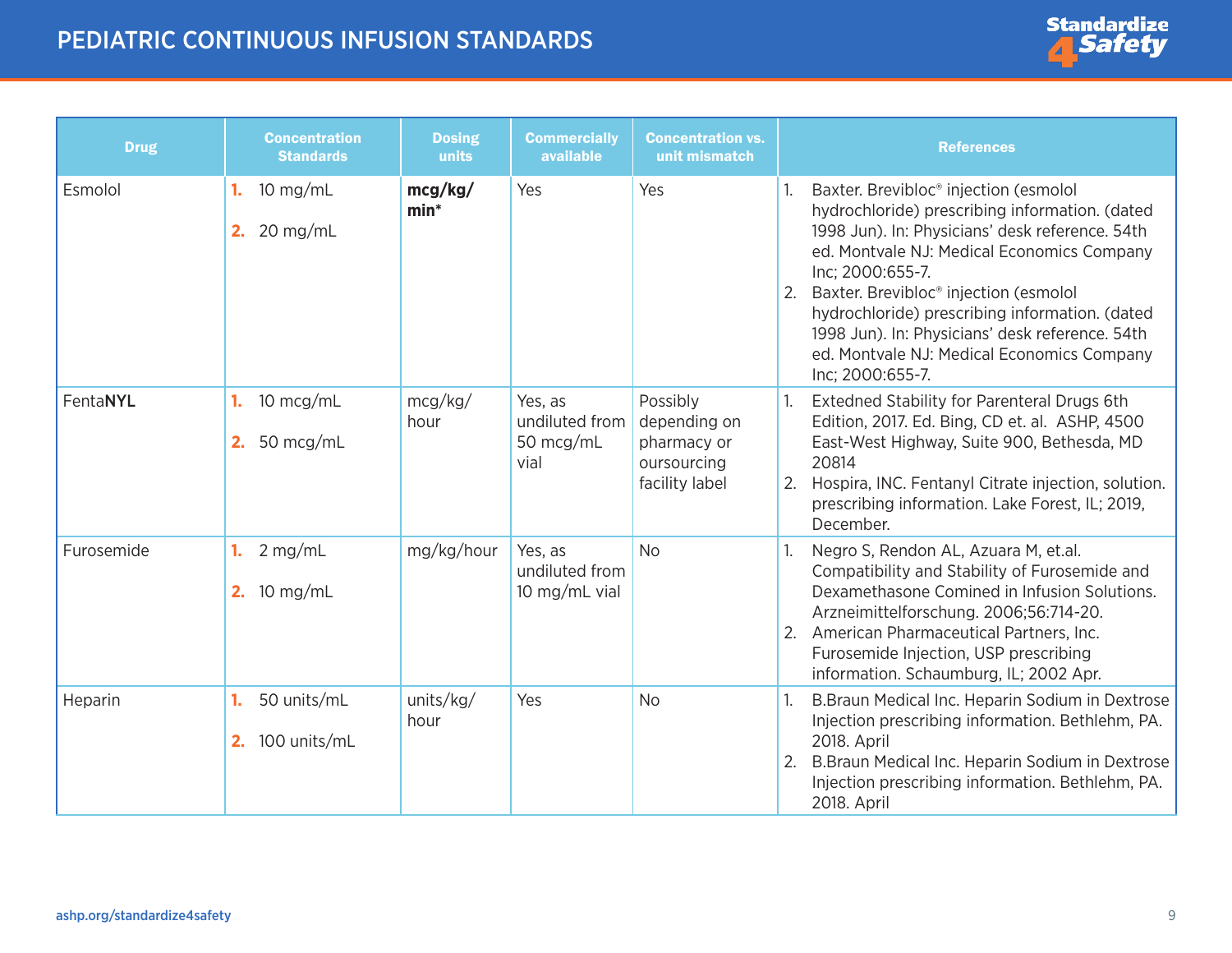<span id="page-9-0"></span>

| <b>Drug</b>                | <b>Concentration</b><br><b>Standards</b>                                    | <b>Dosing</b><br>units | <b>Commercially</b><br>available                                         | <b>Concentration vs.</b><br>unit mismatch                                      | <b>References</b>                                                                                                                                                                                                                                                                                                                                                                                                                                                                                                                                                                                                                       |
|----------------------------|-----------------------------------------------------------------------------|------------------------|--------------------------------------------------------------------------|--------------------------------------------------------------------------------|-----------------------------------------------------------------------------------------------------------------------------------------------------------------------------------------------------------------------------------------------------------------------------------------------------------------------------------------------------------------------------------------------------------------------------------------------------------------------------------------------------------------------------------------------------------------------------------------------------------------------------------------|
| HYDROmorphone <sup>2</sup> | $0.2$ mg/mL<br>1.<br>2. $1 \,\mathrm{mg/mL}$<br>$\overline{3}$ .<br>5 mg/mL | mg/kg/hr               | No, but many<br>pharmacies<br>purchase from<br>outsourcing<br>facilities | Possibly<br>depending on<br>pharmacy label<br>or oursourcing<br>facility label | Ensom MHH, DeCarie D, Leung K, et al. Stability<br>of hydromorphone-ketamine solutions in<br>glass bottles, plastic syringes, and IV bags<br>for pediatric use. Can J Hosp Pharm. 2009;<br>$62(2)$ :112b.<br>Extended Stability for Parenteral Drugs 6th<br>2.<br>Edition, 2017. Ed. Bing, CD et. al. ASHP, 4500<br>East-West Highway, Suite 900, Bethesda, MD<br>20814<br>3.<br>Extended Stability for Parenteral Drugs 6th<br>Edition, 2017. Ed. Bing, CD et. al. ASHP, 4500<br>East-West Highway, Suite 900, Bethesda, MD<br>20814                                                                                                   |
| Insulin (regular)          | 0.2 units/mL<br>1.<br>1 unit/mL<br>2.                                       | units/kg/<br>hour      | <b>No</b>                                                                | Possibly<br>depending on<br>pharmacy label<br>or oursourcing<br>facility label | Product Information: HUMULIN(R) R<br>1.<br>subcutaneous injection, intravenous injection,<br>insulin human subcutaneous injection,<br>intravenous injection. Lilly USA LLC (per FDA),<br>Indianapolis, IN, 2018. Micromedex<br>2a. Nolan PE, Hoyer GL, LeDoux JH et al. Stability<br>of ranitidine hydrochloride and human insulin<br>in 0.9% sodium chloride injection. Am J Health-<br>Syst Pharm. 1997.<br>2b. Product Information: HUMULIN(R) R<br>subcutaneous injection, intravenous injection,<br>insulin human subcutaneous injection,<br>intravenous injection. Lilly USA LLC (per FDA),<br>Indianapolis, IN, 2018. Micromedex |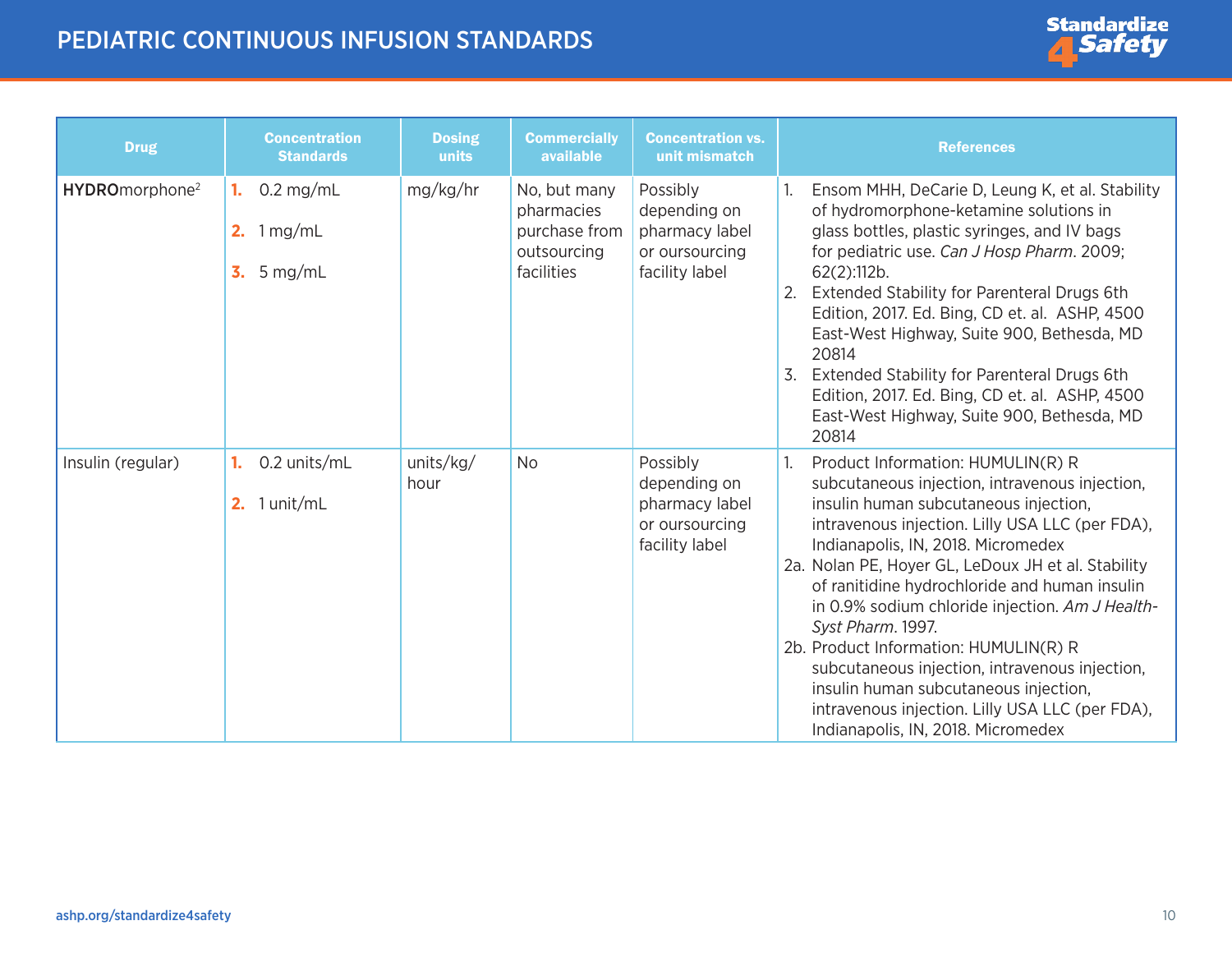

| <b>Drug</b>   | <b>Concentration</b><br><b>Standards</b>  | <b>Dosing</b><br>units | <b>Commercially</b><br>available                        | <b>Concentration vs.</b><br>unit mismatch                                      | <b>References</b>                                                                                                                                                                                                                                                                                                                                                                                                                                                                                                                                                                                                                                                                                                                          |
|---------------|-------------------------------------------|------------------------|---------------------------------------------------------|--------------------------------------------------------------------------------|--------------------------------------------------------------------------------------------------------------------------------------------------------------------------------------------------------------------------------------------------------------------------------------------------------------------------------------------------------------------------------------------------------------------------------------------------------------------------------------------------------------------------------------------------------------------------------------------------------------------------------------------------------------------------------------------------------------------------------------------|
| Isoproterenol | 20 mcg/mL<br>1.<br>2. $64 \text{ mcg/mL}$ | mcg/kg/min             | <b>No</b>                                               | Possibly<br>depending on<br>pharmacy label<br>or oursourcing<br>facility label | Isuprel (isoproterenol hydrochloride injection,<br>USP) [prescribing information]. Lake Forest,<br>IL: Hospira Inc; March 2013. Pediatric Injectable<br>drugs 11th edition<br>2a. Sinclair-Pingel J, Grisso AG, Hargrove FR,<br>Wright L. Implementation of standardized<br>concentrations for continuous infusions using<br>a computerized provider Order Entry System<br>[published correction appears in Hosp Pharm.<br>2007; 42:84-85]. Hosp Pharm. 2006;41:1102-<br>1106.<br>2b. Sturgill MG, Kelly M, Notterman DA.<br>Pharmacology of the cardiovascular system.<br>In: Fuhrman BP, Zimmerman JJ, eds. Pediatric<br>Critical Care. 4th ed. Philadelphia, PA: Elsevier<br>Saunders; 2011. Pediatric Injectable Drugs 11th<br>edition |
| Ketamine      | $2$ mg/mL<br>10 mg/mL<br>2.               | mg/kg/hour             | Yes, undiluted<br>drug from the<br>vial of 10 mg/<br>mL | Possibly<br>depending on<br>pharmacy label<br>or oursourcing<br>facility label | Product Information: KETALAR intravenous<br>injection, intramuscular injection, ketamine HCI<br>intravenous injection, intramuscular injection.<br>Par Pharmaceutical (per FDA), Chestnut Ridge,<br>NY, 2017.<br>2.<br>Product Information: KETALAR intravenous<br>injection, intramuscular injection, ketamine HCI<br>intravenous injection, intramuscular injection.<br>Par Pharmaceutical (per FDA), Chestnut Ridge,<br>NY, 2017.                                                                                                                                                                                                                                                                                                       |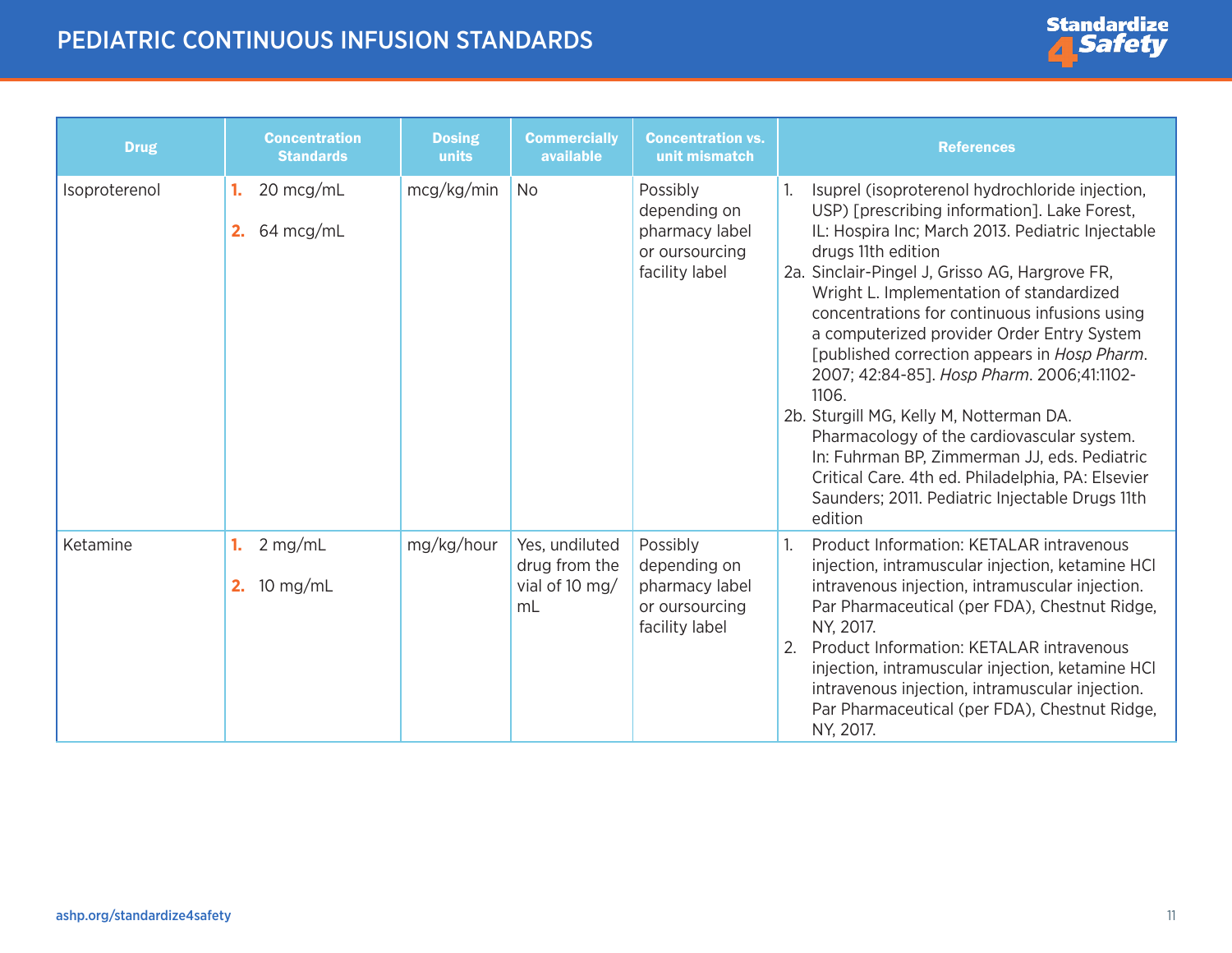

<span id="page-11-0"></span>

| <b>Drug</b>            | <b>Concentration</b><br><b>Standards</b>     | <b>Dosing</b><br>units | <b>Commercially</b><br>available                       | <b>Concentration vs.</b><br>unit mismatch                                      | <b>References</b>                                                                                                                                                                                                                                                                                                                                                                                                                                                                                                                                                                                                                                                                                |
|------------------------|----------------------------------------------|------------------------|--------------------------------------------------------|--------------------------------------------------------------------------------|--------------------------------------------------------------------------------------------------------------------------------------------------------------------------------------------------------------------------------------------------------------------------------------------------------------------------------------------------------------------------------------------------------------------------------------------------------------------------------------------------------------------------------------------------------------------------------------------------------------------------------------------------------------------------------------------------|
| Labetalol              | 1 mg/mL<br>5 mg/mL<br>2.                     | mg/kg/hour             | Yes, undiluted<br>drug from the<br>vial of 5 mg/<br>mL | Possibly<br>depending on<br>pharmacy label<br>or oursourcing<br>facility label | Product Information: labetalol HCI intravenous<br>injection, labetalol HCI intravenous injection.<br>Hospira, Inc. (per DailyMed), Lake Forest, IL,<br>2015.<br>Product Information: labetalol HCI intravenous<br>2.<br>injection, labetalol HCI intravenous injection.<br>Hospira, Inc. (per DailyMed), Lake Forest, IL,<br>2015.                                                                                                                                                                                                                                                                                                                                                               |
| Lidocaine <sup>3</sup> | 4 mg/mL<br>1.<br><b>2.</b> $8 \text{ mg/mL}$ | mcg/kg/<br>$min*$      |                                                        | Yes, with<br>commercially<br>available product                                 | 1a. Smith FM, Nuessle NO. Stability of lidocaine<br>hydrochloride in 5% dextrose injection in plastic<br>bags. Am J Hosp Pharm. 1981; 38:1745-7.<br>Product Information: Lidocaine HCI dextrose<br>1b.<br>5% intravenous injection, lidocaine HCI dextrose<br>5% intravenous injection. Baxter Healthcare<br>Corporation (per FDA), Deerfield, IL, 2017.<br>2a. Stewart JT, Warren FW. Stability of ranitidine<br>hydrochloride and seven medications. Am J<br>Hosp Pharm. 1994; 51:1802-7.<br>2b. Product Information: Lidocaine HCI dextrose<br>5% intravenous injection, lidocaine HCI dextrose<br>5% intravenous injection. Baxter Healthcare<br>Corporation (per FDA), Deerfield, IL, 2017. |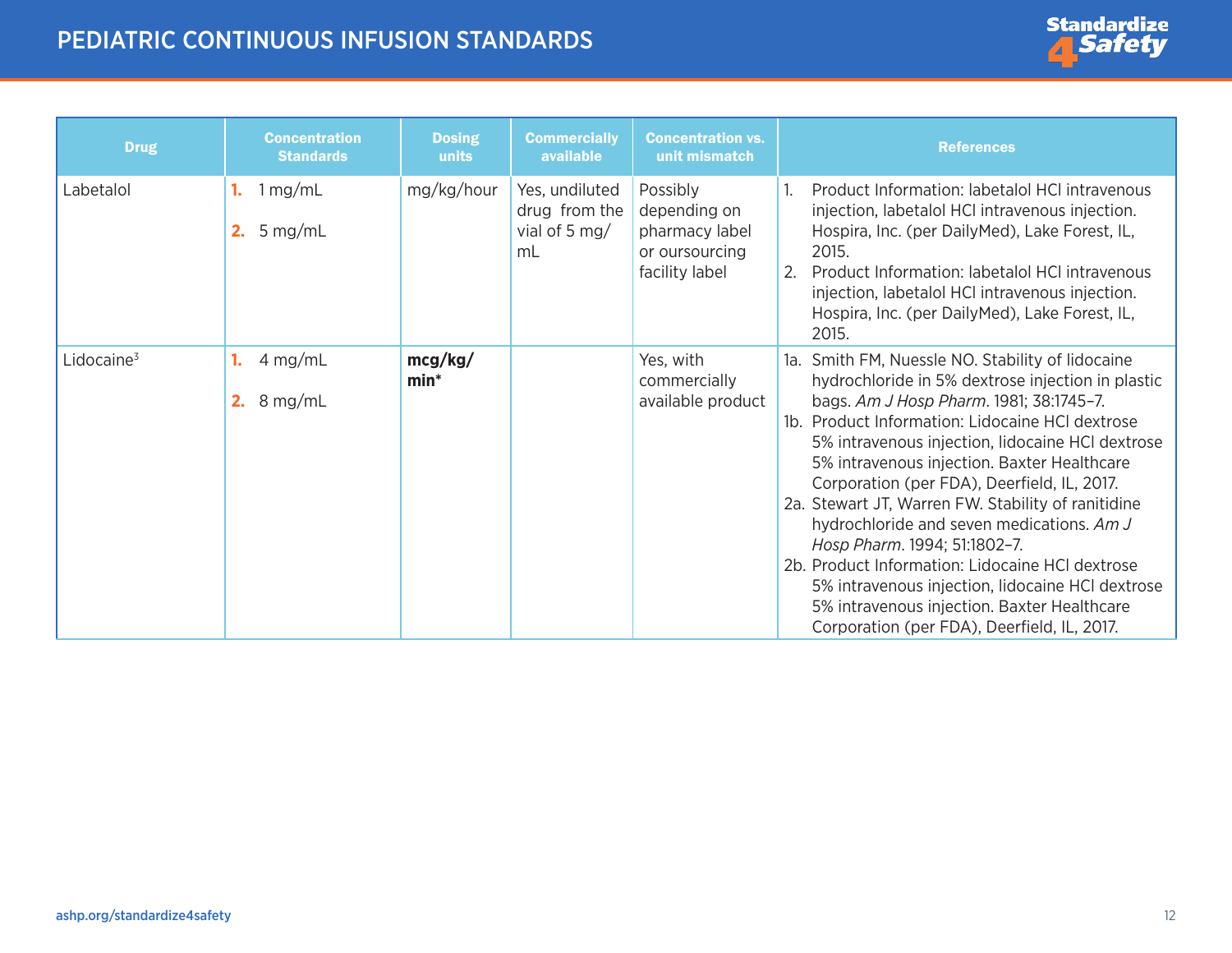

| <b>Drug</b> | <b>Concentration</b><br><b>Standards</b>                                                                                | <b>Dosing</b><br>units | <b>Commercially</b><br>available                                                             | <b>Concentration vs.</b><br>unit mismatch                                 | <b>References</b>                                                                                                                                                                                                                                                                                                                                                                                                                                                                                                                                                                                                                                                                                                                                                                                                                                                                                                                                                                                                                                                                    |
|-------------|-------------------------------------------------------------------------------------------------------------------------|------------------------|----------------------------------------------------------------------------------------------|---------------------------------------------------------------------------|--------------------------------------------------------------------------------------------------------------------------------------------------------------------------------------------------------------------------------------------------------------------------------------------------------------------------------------------------------------------------------------------------------------------------------------------------------------------------------------------------------------------------------------------------------------------------------------------------------------------------------------------------------------------------------------------------------------------------------------------------------------------------------------------------------------------------------------------------------------------------------------------------------------------------------------------------------------------------------------------------------------------------------------------------------------------------------------|
| Midazolam   | $0.03$ mg/mL<br>(easier pump<br>programming<br>than $0.035$ mg/<br>mL less decimal)<br>1 mg/mL<br>2.<br>$5$ mg/mL<br>3. | mg/kg/hour             | Yes, undiluted<br>drug from the<br>vial of $1 \,\mathrm{mg}/$<br>mL vial and 5<br>mg/mL vial | Possibly,<br>depending on<br>pharmacy or<br>outsourcing<br>facility label | Bianchi C, Airaudo CB, Gayte-Sorbier A,<br>"Sorption studies of dipotassium clorazepate<br>salt (Tranxene) and midazolam hydrochloride<br>(Hypnovel) in polyvinyl chloride and glass<br>infusion containers," J Clin Pharm Ther, 1992;<br>Volume 17: pp. 223-7.<br>2a. Karlage K, Earhart Z, Green-Boesen K, Myrdal<br>PB. Stability of midazolam hydrochloride<br>injection 1-mg/mL solutions in polyvinyl chloride<br>and polyolefin bags. Am J Health Syst Pharm.<br>2011;68(16):1537-1540.[PubMed 21817086].<br>2b. McMullin ST, Schaiff RA, and Dietzen DJ,<br>"Stability of Midazolam Hydrochloride in<br>Polyvinyl Chloride Bags Under Fluorescent<br>Light," Am J Hosp Pharm, 1995, 52(18), 2018-20.<br>3a. Pramar YV, Loucas VA, & El-Rachidi A: Stability<br>of midazolam hydrochloride in syringes and IV<br>fluids. Am J Health-Syst Pharm 1997; 54:913-915.<br>3b. Product Information: MIDAZOLAM HCI<br>intravenous intramuscular injection, midazolam<br>HCl intravenous intramuscular injection. Heritage<br>Pharmaceuticals (per DailyMed), Eatontown, NJ,<br>2017. |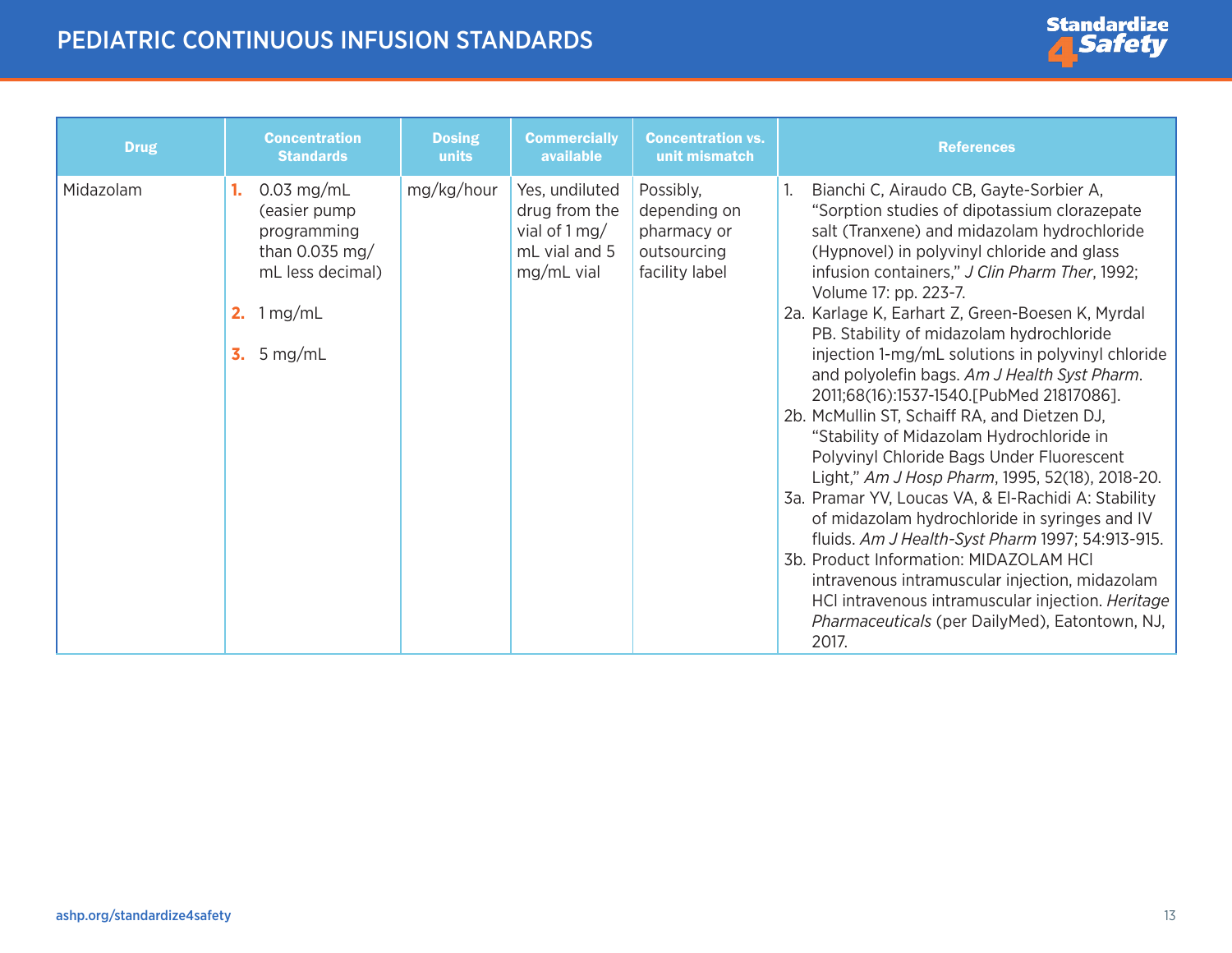

| <b>Drug</b> | <b>Concentration</b><br><b>Standards</b>                           | <b>Dosing</b><br>units | <b>Commercially</b><br>available                                                                                                 | <b>Concentration vs.</b><br>unit mismatch                                      | <b>References</b>                                                                                                                                                                                                                                                                                                                                                                                                                                                                                                                                                                                                                                                                             |
|-------------|--------------------------------------------------------------------|------------------------|----------------------------------------------------------------------------------------------------------------------------------|--------------------------------------------------------------------------------|-----------------------------------------------------------------------------------------------------------------------------------------------------------------------------------------------------------------------------------------------------------------------------------------------------------------------------------------------------------------------------------------------------------------------------------------------------------------------------------------------------------------------------------------------------------------------------------------------------------------------------------------------------------------------------------------------|
| Milrinone   | 100 mcg/mL<br>1.<br>200 mcg/mL<br>2.                               | mcg/kg/min             | Yes - 200<br>mcg/mL                                                                                                              | <b>No</b>                                                                      | Wilson TD, Forde MD. Stability of milrinone<br>and epinephrine, atropine sulfate, lidocaine<br>hydrochloride, or morphine sulfate injection. Am<br>J Hosp Pharm. 1990;47(11):2504-7.<br>2a. Wilson TD, Forde MD, Crain AVR, Dombrowski<br>LJ, Joyce MA. Stability of milrinone in 0.45%<br>sodium chloride, 0.9% sodium chloride, or<br>5% dextrose injections. Am J Hosp Pharm.<br>1986;43(9):2218-2220.<br>2b. Wong F, Gill MA. Stability of milrinone lactate<br>200 mcg/mL in 5% dextrose injection and<br>0.9% sodium chloride injection. Int J Pharm<br>Compound. 1998; 2(2):168b                                                                                                       |
| Morphine    | $0.04$ mg/mL<br>1.<br>$0.5$ mg/mL<br>2.<br>3. $1 \,\mathrm{mg/mL}$ | mg/kg/hour             | Yes, undiluted<br>drug from<br>the vial of 1<br>mg/mL vial<br>or ready-to-<br>use products<br>or premix<br>products<br>available | Possibly<br>depending on<br>pharmacy label<br>or oursourcing<br>facility label | Veechio M, Walker SE, lazzetta J et al. The<br>stability of morphine intravenous infusion<br>solutions. Can J Hosp Pharm. 1988; 41:5-9.<br>2a. McMullin ST, Schaiff RA, and Dietzen DJ,<br>"Stability of Midazolam Hydrochloride in<br>Polyvinyl Chloride Bags Under Fluorescent<br>Light," Am J Hosp Pharm, 1995, 52(18), 2018-20.<br>2b. Altman L, Hopkins RJ, Ahmed S, et al: Stability<br>of morphine sulfate in Cormed III (Kalex)<br>intravenous bags. Am J Hosp Pharm 1990;<br>47:2040-2042<br>3. Stiles ML, Tu YH, & Allen LV Jr: Stability of<br>morphine sulfate in portable pump reservoirs<br>during storage and simulated administration.<br>Am J Hosp Pharm 1989; 46:1404-1407. |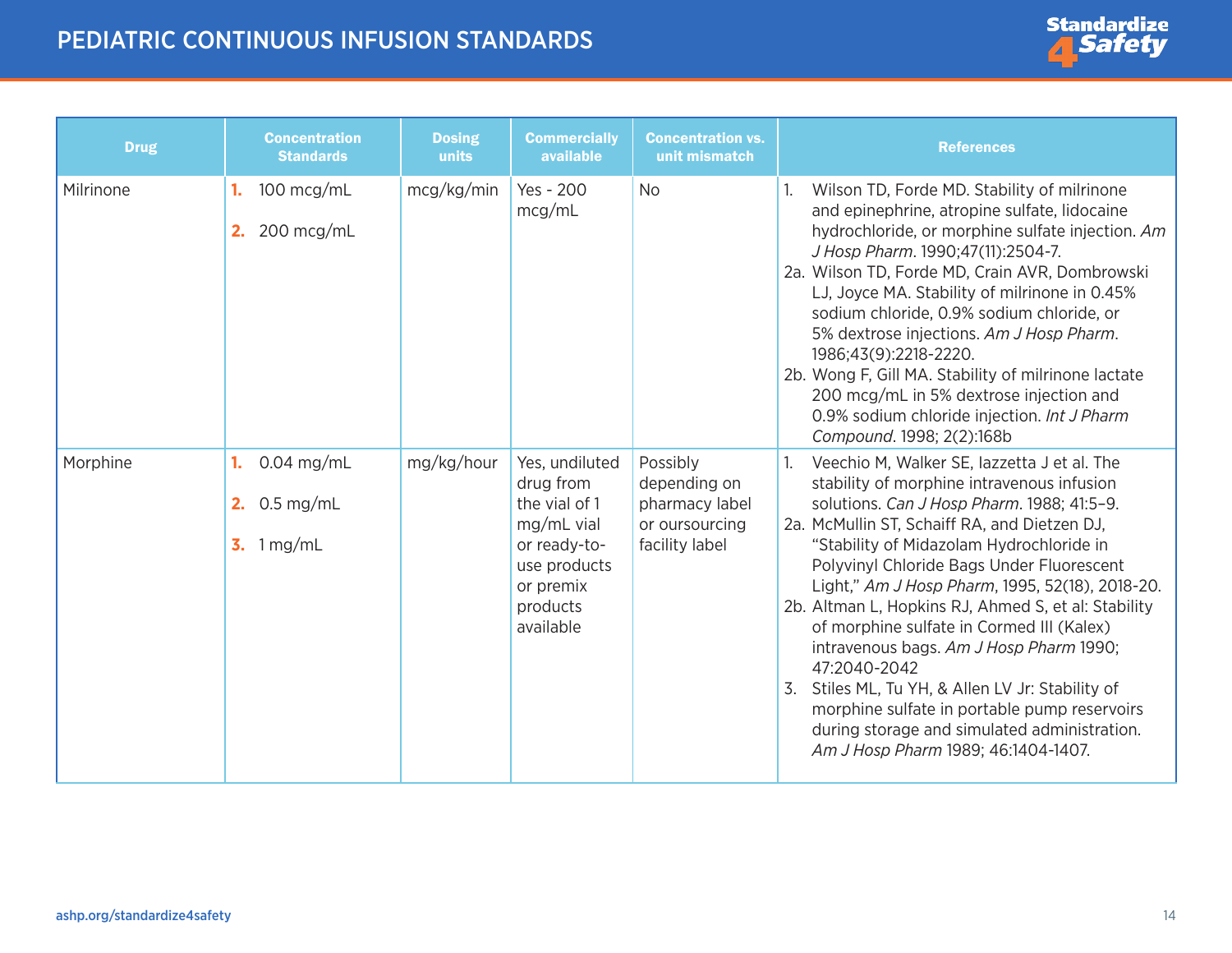

<span id="page-14-0"></span>

| <b>Drug</b>           | <b>Concentration</b><br><b>Standards</b>                                        | <b>Dosing</b><br>units | <b>Commercially</b><br>available                                                              | <b>Concentration vs.</b><br>unit mismatch              | <b>References</b>                                                                                                                                                                                                                                                                                                                                                                                                                                                                                                                                                                                           |
|-----------------------|---------------------------------------------------------------------------------|------------------------|-----------------------------------------------------------------------------------------------|--------------------------------------------------------|-------------------------------------------------------------------------------------------------------------------------------------------------------------------------------------------------------------------------------------------------------------------------------------------------------------------------------------------------------------------------------------------------------------------------------------------------------------------------------------------------------------------------------------------------------------------------------------------------------------|
| Naloxone <sup>4</sup> | 16 mcg/mL<br>1.<br>40 mcg/mL<br>2.<br>$\overline{3}$ .<br>400 mcg/mL            | mcg/kg/<br>hour        | Yes, 0.4 mg/<br>mL vials,<br>however will<br>most likely<br>compound<br>from 1 mg/mL<br>vials | Yes                                                    | 1a. Product Information Naloxone Hydrochloride<br>Injection, solution. Hospira Inc. Lake Forest, IL.<br>9/2019. 4 mcg/ml.<br>1b. Lewis JM, Klein-Schwartz W, Benson BE,<br>et al. Continuous naloxone infusion in<br>pediatric narcotic overdose. Am J Dis Child.<br>1984;138(10):944-946. 8 mcg/ml<br>2. American Pain Society. Principles of Analgesic<br>Use in the Treatment of Acute Pain and Cancer<br>Pain. 6th ed. Glenview, IL: American Pain<br>Society; 2008.<br>Product Information Naloxone Hydrochloride<br>$\overline{3}$ .<br>Injection, solution. Hospira Inc. Lake Forest, IL.<br>9/2019. |
| NiCARdipine           | $0.1 \,\mathrm{mg/mL}$<br>1.<br>2. $0.2 \text{ mg/mL}$<br>$3.0.5 \text{ mg/mL}$ | mcg/kg/<br>$min*$      | Yes - $0.1$ mg/<br>m <sub>L</sub>                                                             | Yes                                                    | Product Information: CARDENE(R) IV solution<br>1.<br>for IV infusion, nicardipine HCL solution for IV<br>infusion. EKR Therapeutics, Inc, Bedminster, NJ,<br>2014.<br>Product Information: CARDENE(R) IV solution<br>2.<br>for IV infusion, nicardipine HCL solution for IV<br>infusion. EKR Therapeutics, Inc, Bedminster, NJ,<br>2014.<br>3.<br>Baaske DM, DeMay JF, Latona CA, et al.<br>Stability of Nicardipine Hydrochloride in<br>Intravenous Solutions. Am J Health Syst<br>Pharm. 1996;53(14):1701-1705                                                                                            |
| Nitroglycerin         | 200 mcg/mL<br>1.<br><b>2.</b> 400 mcg/mL                                        | mcg/kg/min             | Yes                                                                                           | No, product<br>does have<br>concentration in<br>mcg/mL | Product Information: Nitroglycerin Injection.<br>Abbott Laboratories, North Chicago, IL, October<br>2014<br>2.<br>Product Information: Nitroglycerin Injection.<br>Abbott Laboratories, North Chicago, IL, October<br>2014                                                                                                                                                                                                                                                                                                                                                                                  |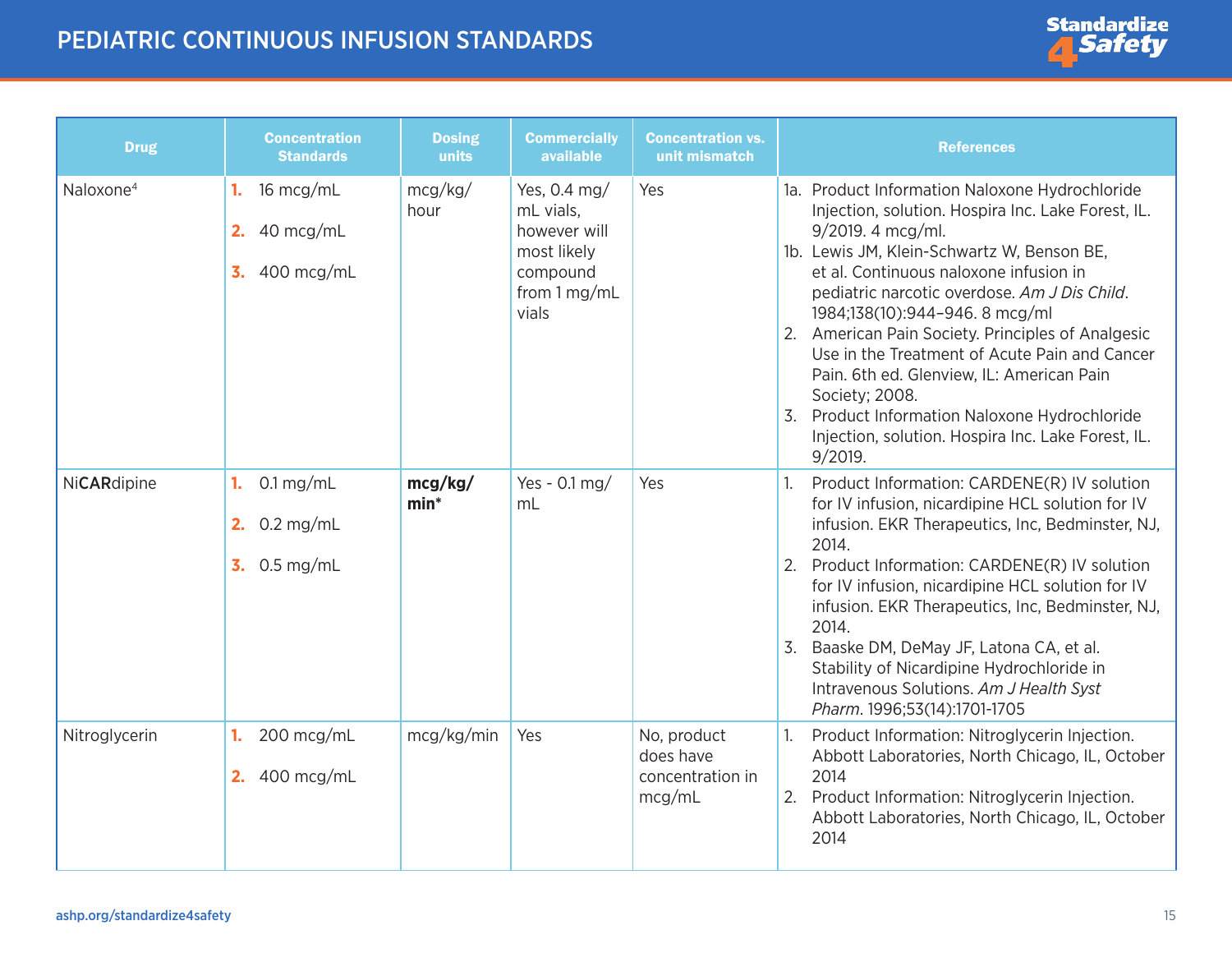| <b>Drug</b>    | <b>Concentration</b><br><b>Standards</b>               | <b>Dosing</b><br>units | <b>Commercially</b><br>available                                                                                | <b>Concentration vs.</b><br>unit mismatch                                      | <b>References</b>                                                                                                                                                                                                                                                                                                                                                                                                                                                                                                  |
|----------------|--------------------------------------------------------|------------------------|-----------------------------------------------------------------------------------------------------------------|--------------------------------------------------------------------------------|--------------------------------------------------------------------------------------------------------------------------------------------------------------------------------------------------------------------------------------------------------------------------------------------------------------------------------------------------------------------------------------------------------------------------------------------------------------------------------------------------------------------|
| Nitroprusside  | 200 mcg/mL<br>1.<br>500 mcg/mL<br>2.                   | mcg/kg/min             | Yes                                                                                                             | Possibly<br>depending on<br>pharmacy label<br>or oursourcing<br>facility label | Product Information: NIPRIDE RTU intravenous<br>injection, sodium nitroprusside intravenous<br>injection. Exela Pharma Sciences, LLC (per FDA),<br>Lenoir, NC, 2017.<br>Product Information: NIPRIDE RTU intravenous<br>2.<br>injection, sodium nitroprusside intravenous<br>injection. Exela Pharma Sciences, LLC (per FDA),<br>Lenoir, NC, 2017.                                                                                                                                                                 |
| Norepinephrine | 16 mcg/mL<br>1.<br>32 mcg/mL<br>2.<br>64 mcg/mL<br>3.  | mcg/kg/min             | <b>No</b>                                                                                                       | Possibly<br>depending on<br>pharmacy label<br>or oursourcing<br>facility label | Tremblay M, Lessard MR, Trepanier CA, et al:<br>Stability of norepinephrine infusions prepared<br>in dextrose and normal saline solutions. Can J<br>Anaesth 2008; 55(3):163-167.<br>Hasegawa GR, Eder JR. Visual compatibility of<br>2.<br>dobutamine hydrochloride with other injectable<br>drugs. Am J Hosp Pharm 1984;41:949-51.<br>Walker SE, Law S, Garland J, et al: Stability of<br>3.<br>norepinephrine solutions in normal saline and<br>5% dextrose in water. Can J Hosp Pharm 2010;<br>$63(2):113-118.$ |
| Octreotide     | 2.5 mcg/mL<br>1.<br>10 mcg/mL<br>2.<br>50 mcg/mL<br>3. | mcg/kg/<br>hour        | No, however<br>the 50 mcg/ml<br>concentration<br>may be used<br>undiluted from<br>the available<br>vial/ampule. | Possibly<br>depending on<br>pharmacy label<br>or oursourcing<br>facility label | Novartis Pharmaceuticals. Sandostatin <sup>®</sup><br>(octreotide acetate) injection prescribing<br>information. East Hanover, NJ; 2012 March.<br>2.<br>Novartis Pharmaceuticals, Sandostatin <sup>®</sup><br>(octreotide acetate) injection prescribing<br>information. East Hanover, NJ; 2012 March.<br>3.<br>Novartis Pharmaceuticals. Sandostatin <sup>®</sup><br>(octreotide acetate) injection prescribing<br>information. East Hanover, NJ; 2012 March.                                                     |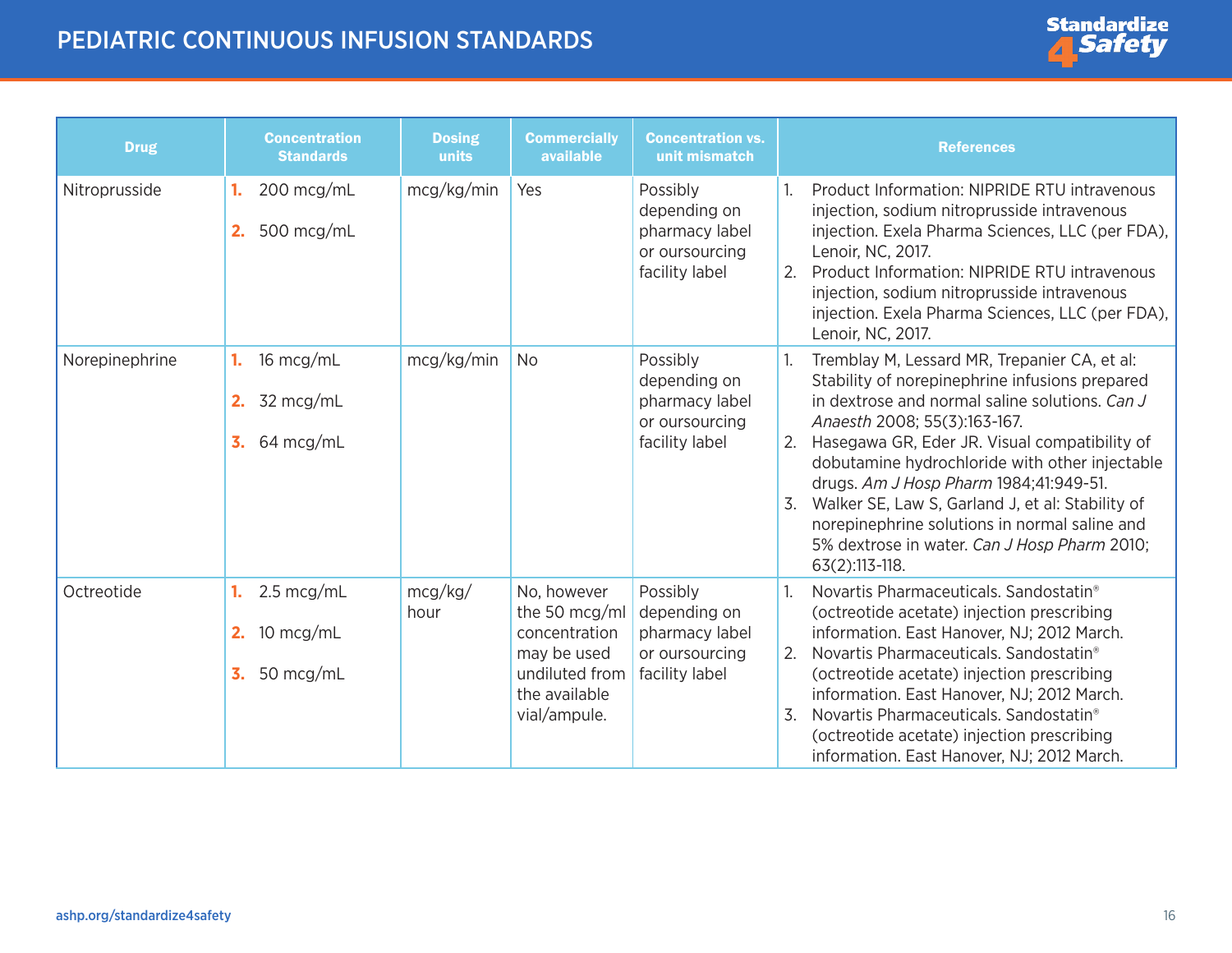| <b>Drug</b>   | <b>Concentration</b><br><b>Standards</b> | <b>Dosing</b><br>units | <b>Commercially</b><br>available                 | <b>Concentration vs.</b><br>unit mismatch                                      | <b>References</b>                                                                                                                                                                                                                                                                                                                                                                                                                                                                                                                                                                         |
|---------------|------------------------------------------|------------------------|--------------------------------------------------|--------------------------------------------------------------------------------|-------------------------------------------------------------------------------------------------------------------------------------------------------------------------------------------------------------------------------------------------------------------------------------------------------------------------------------------------------------------------------------------------------------------------------------------------------------------------------------------------------------------------------------------------------------------------------------------|
| Pantoprazole  | $0.8$ mg/mL                              | mg/kg/hour             | <b>No</b>                                        | <b>No</b>                                                                      | 1a. Donnelly RF. Stability of pantoprazole sodium<br>in glass vials, polyvinyl chloride minibags, and<br>polypropylene syringes. Can J Hosp Pharm. 2011;<br>64:192-8.<br>1b. Wyeth. Protonix® (pantoprazole sodium) I.V. for<br>injection prescribing information. Philadelphia,<br>PA; 2012 May.                                                                                                                                                                                                                                                                                         |
| PENTobarbital | 8 mg/mL<br>1.<br>50 mg/mL<br>2.          | mg/kg/hour             | Yes, undiluted<br>drug from the<br>50 mg/mL vial | no                                                                             | Walker SE, lazzetta J. Compatibility and stability<br>of pentobarbital infusions. Anesthesiology. 1981;<br>55:487-9.<br>2a. Gupta VD. Stability of pentobarbital sodium<br>after reconstitu tion in 0.9% sodium chloride<br>injection and repackaging in glass and<br>polypropylene syringes. International Journal of<br>Pharmaceutical Compounding. 2001, 5(6): 482-<br>484.<br>2b. Nembutal(R) Sodium intravenous injection,<br>intramuscular injection, pentobarbital sodium<br>intravenous injection, intramuscular injection.<br>Akorn, Inc. (per DailyMed), Lake Forest, IL, 2012. |
| Phenylephrine | 80 mcg/mL<br>1.<br>400 mcg/mL<br>2.      | mcg/kg/min             | <b>No</b>                                        | Possibly<br>depending on<br>pharmacy label<br>or oursourcing<br>facility label | 1a. West-Ward Pharmaceuticals. Phenylephrine<br>hydrochloride injection prescribing information.<br>Eatontown, NJ; 2012 Dec.<br>1b. Éclat Pharmaceuticals. Vazculep <sup>®</sup> (phenylephrine<br>hydrochloride) injection prescribing information.<br>Chesterfield, MO; 2014<br>Jansen JJ, Oldland AR, Kiser TH. Evaluation of<br>2.<br>phenylephrine stability in polyvinyl chloride<br>bags. Hosp Pharm. 2014; 49:455-7.                                                                                                                                                              |
| Propofol      | $10$ mg/mL                               | mcg/kg/<br>$min*$      | Yes                                              | Yes                                                                            | Fresenius Kabi USA, LLC. Diprivan <sup>®</sup> (propofol)<br>injectable emulsion prescribing information.<br>Lake Zurich, IL; 2017 Nov.                                                                                                                                                                                                                                                                                                                                                                                                                                                   |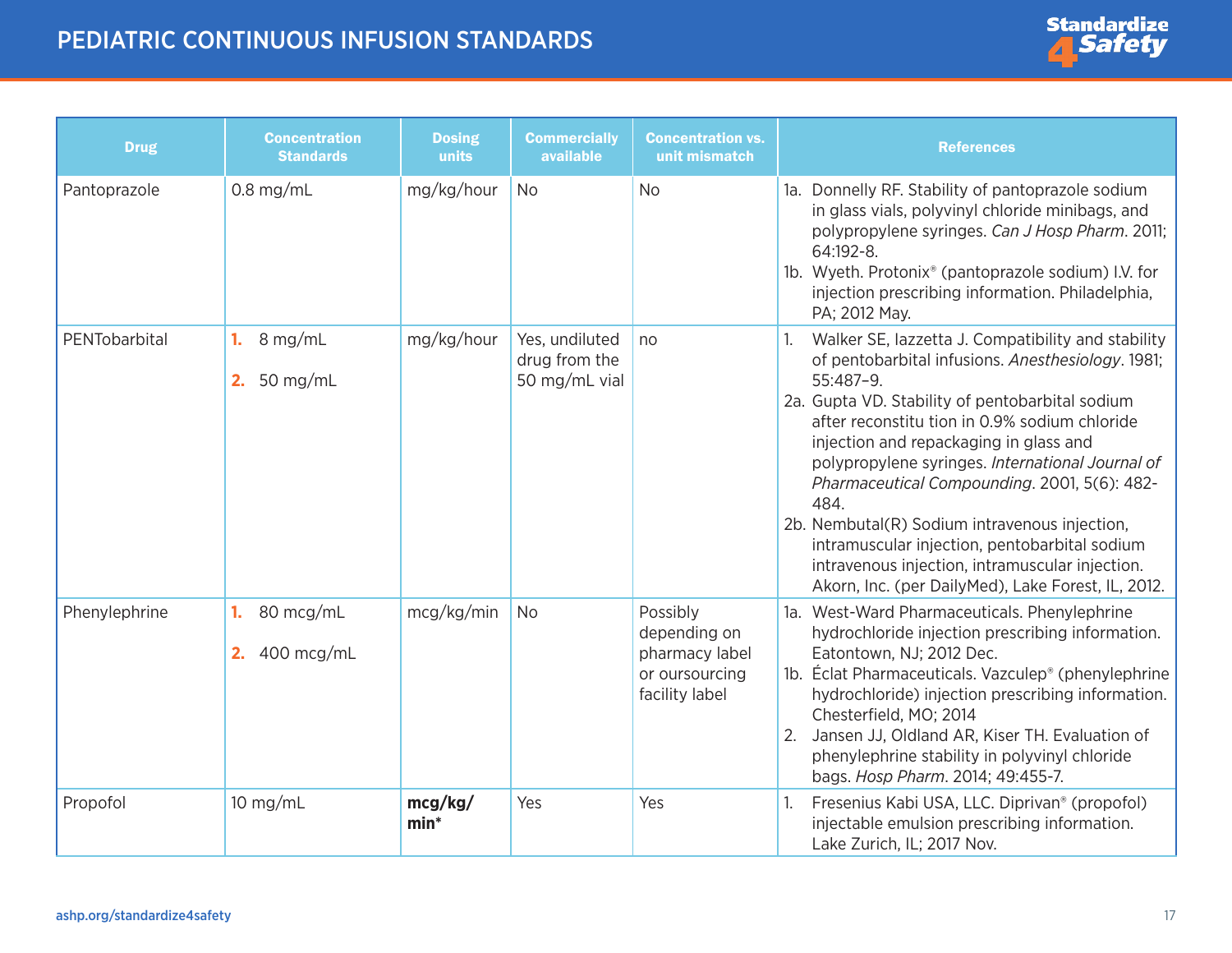

| <b>Drug</b>        | <b>Concentration</b><br><b>Standards</b>                                  | <b>Dosing</b><br>units                                                            | <b>Commercially</b><br>available                                                                                            | <b>Concentration vs.</b><br>unit mismatch                                      | <b>References</b>                                                                                                                                                                                                                                  |
|--------------------|---------------------------------------------------------------------------|-----------------------------------------------------------------------------------|-----------------------------------------------------------------------------------------------------------------------------|--------------------------------------------------------------------------------|----------------------------------------------------------------------------------------------------------------------------------------------------------------------------------------------------------------------------------------------------|
| Remifentanil       | 50 mcg/mL (non-<br>1.<br>recon vial straight<br>drug)<br>250 mcg/mL<br>2. | mcg/kg/min                                                                        | <b>No</b>                                                                                                                   | Possibly<br>depending on<br>pharmacy label<br>or oursourcing<br>facility label | Mylan Institutional LLC. Ultiva® (remifentanil<br>hydrochloride) prescribing information.<br>Rockford, IL; 2017 Dec.<br>Mylan Institutional LLC. Ultiva® (remifentanil<br>2.<br>hydrochloride) prescribing information.<br>Rockford, IL; 2017 Dec. |
| Rocuronium         | $10$ mg/mL                                                                | mcg/kg/<br>$min*$                                                                 | Yes, undiluted<br>drug from the<br>vial of 10 mg/<br>mL                                                                     | Possibly<br>depending on<br>pharmacy label<br>or oursourcing<br>facility label | Hospira. Rocuronium bromide injection<br>prescribing information. Lake Forest, IL: 2014<br>Feb.                                                                                                                                                    |
| Sodium Bicarbonate | $0.5$ mEq/mL<br>1.<br>2. $1 mEq/mL$                                       | mEq/kg/<br>hour                                                                   | Yes, undiluted<br>if using the<br>prefilled 0.5<br>mEq/mL<br>syringes and<br>as undiluted<br>drug from the<br>1 mEq/mL vial | <b>No</b>                                                                      | Hospira. Rocuronium bromide injection<br>prescribing information. Lake Forest, IL: 2014<br>Feb.<br>Hospira. Rocuronium bromide injection<br>2.<br>prescribing information. Lake Forest, IL: 2014<br>Feb.                                           |
| Sodium Chloride    | 0.5 mEg/mL (3%)                                                           | mL/kg/hour<br>vs. mEq/<br>kg/hour,<br>depending<br>on<br>institution<br>protocols | Yes, as 500<br>mL bags                                                                                                      | Yes, based on<br>dosing units used                                             | Product information: sodium chloride 3%<br>1 <sup>1</sup><br>5% intravenous injection, Baxter Healthcare<br>Corporation (per DailyMed) Deerfield, IL, 20014.                                                                                       |
| Tacrolimus         | $0.02$ mg/mL                                                              | mg/kg/day                                                                         | <b>No</b>                                                                                                                   | Possibly<br>depending on<br>pharmacy label<br>or oursourcing<br>facility label | Astellas Pharma US, Inc. Prograf <sup>®</sup> (tacrolimus)<br>capsules and injection prescribing information.<br>Northbrook, IL; 2015 May.                                                                                                         |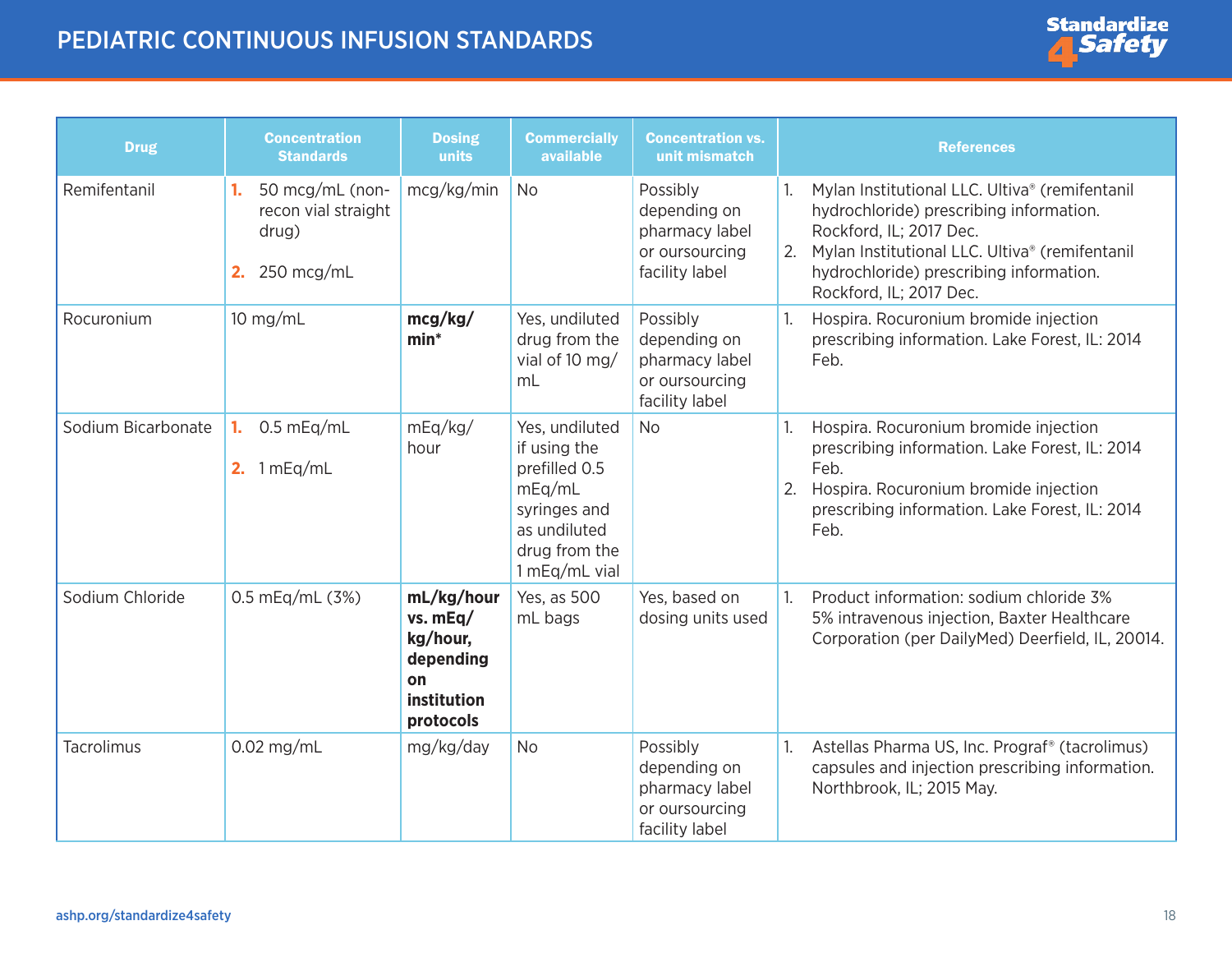| <b>Drug</b>     | <b>Concentration</b><br><b>Standards</b>                      | <b>Dosing</b><br>units | <b>Commercially</b><br>available                                                   | <b>Concentration vs.</b><br>unit mismatch                                      | <b>References</b>                                                                                                                                                                                                                                                                                                                                                                                                   |
|-----------------|---------------------------------------------------------------|------------------------|------------------------------------------------------------------------------------|--------------------------------------------------------------------------------|---------------------------------------------------------------------------------------------------------------------------------------------------------------------------------------------------------------------------------------------------------------------------------------------------------------------------------------------------------------------------------------------------------------------|
| Terbutaline     | 1 mg/mL                                                       | mcg/kg/<br>$min*$      | Yes, undiluted<br>from the 1 mg/<br>mL vial                                        | Possibly<br>depending on<br>pharmacy label<br>or oursourcing<br>facility label | Glascock JC, DiPiro JT, Cadwallader DE et al.<br>Stability of terbutaline sulfate repackaged in<br>disposable plastic syringes. Am J Hosp Pharm.<br>1987; 44:2291-3.                                                                                                                                                                                                                                                |
| Tranexamic Acid | 100 mg/mL (straight<br>drug)                                  | mg/kg/hour             | Yes, undiluted<br>from the 100<br>mg/mL vial                                       | <b>No</b>                                                                      | Pfizer Injectables. Cyklokapron® (tranexamic<br>acid) injection prescribing information. New<br>York, NY; 2013 May.                                                                                                                                                                                                                                                                                                 |
| Vasopressin     | 0.04 units/mL<br>1.<br>0.2 units/mL<br>2.<br>1 units/mL<br>3. | milliunits/<br>kg/min* | <b>No</b>                                                                          | Yes                                                                            | Glascock JC, DiPiro JT, Cadwallader DE et al.<br>1.<br>Stability of terbutaline sulfate repackaged in<br>disposable plastic syringes. Am J Hosp Pharm.<br>1987; 44:2291-3.<br>ASHP Interactive Handbook on Injectable Drugs<br>2.<br>Accessed July 13, 2020<br>Par Pharmaceutical Companies, Inc. Vasostrict <sup>®</sup><br>3.<br>(vasopressin) injection prescribing information.<br>Spring Valley, NY; 2015 Mar. |
| Vecuronium      | 1 mg/mL                                                       | mcg/kg/<br>$min*$      | No, but when<br>the vial is<br>diluted then<br>no further<br>dilution is<br>needed | Yes                                                                            | Product InformationL Vecuronium bromide<br>ntravenous injection lyophilized powder<br>for solution. Fresenius Kabi USA, LLC (per<br>DailyMed) Lake Zurich, IL. 2016                                                                                                                                                                                                                                                 |

#### **\*BOLD - dosing units differ from concentration units**

*Updated: January 2021*